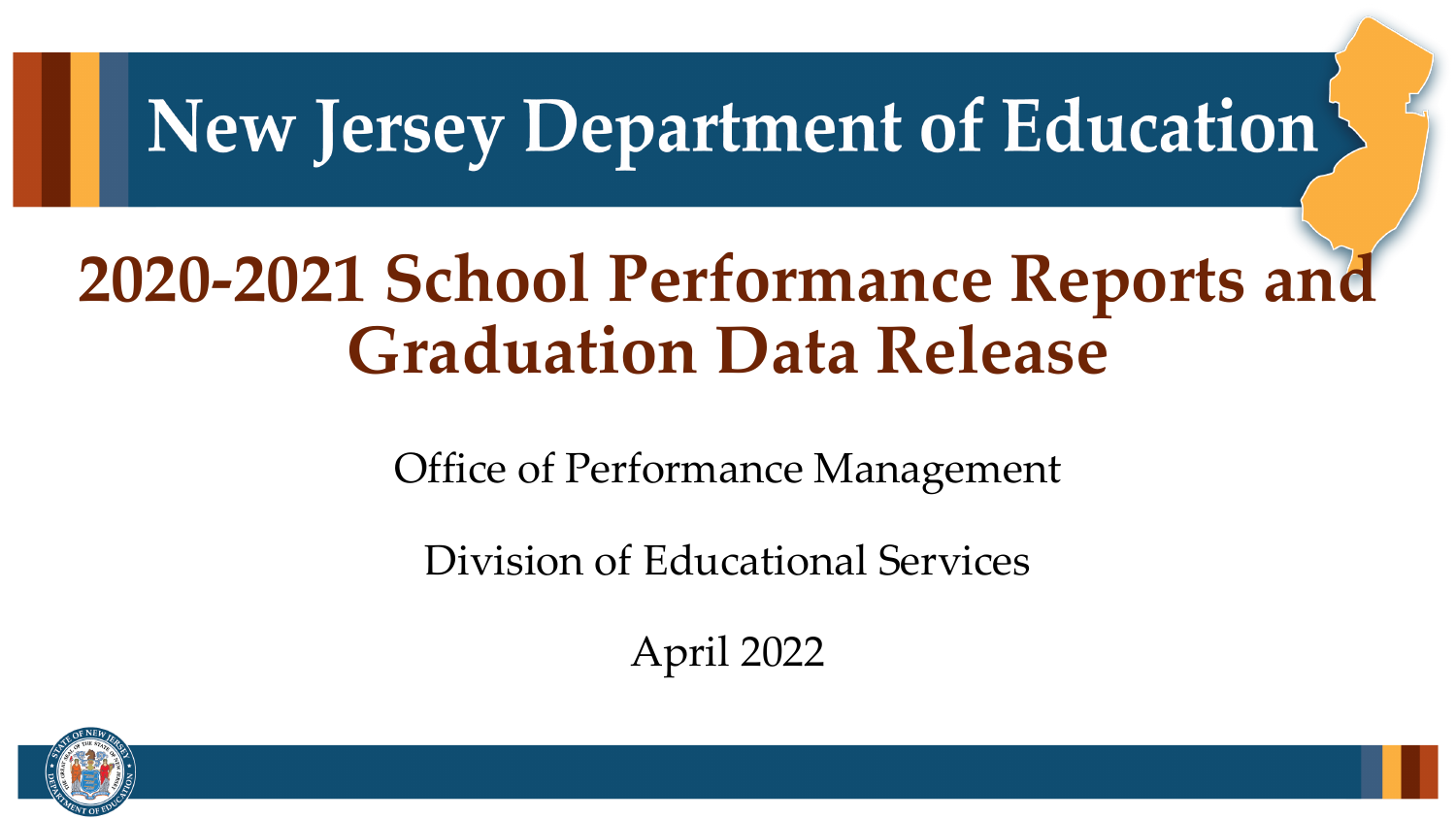

- Review data impacts in 2020-2021 School Performance Reports
- Present 2021 graduation rates and data
- Federal assessment reporting requirements
- Discuss release of reports/graduation data

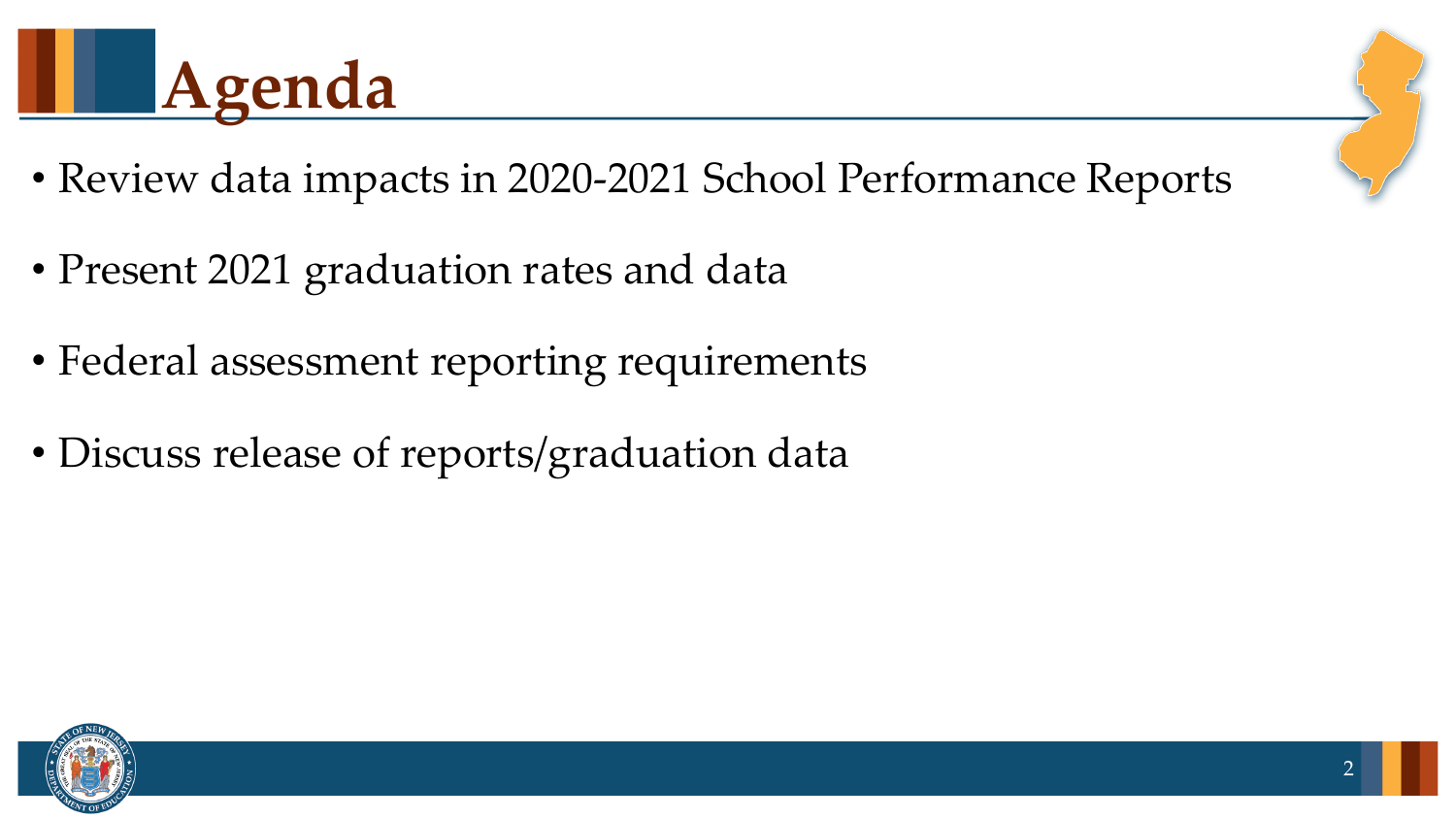# **Overview – Data Impacts**

- While we saw impacts of COVID-19 in the 2019-2020 reports that we released last April, the impacts we see in the 2020-2021 reports that will be released in the coming months are much more widespread.
- These impacts are mainly a result of federal waivers, cancellations of statewide assessments, and changes to administrations of national assessments due to the pandemic.

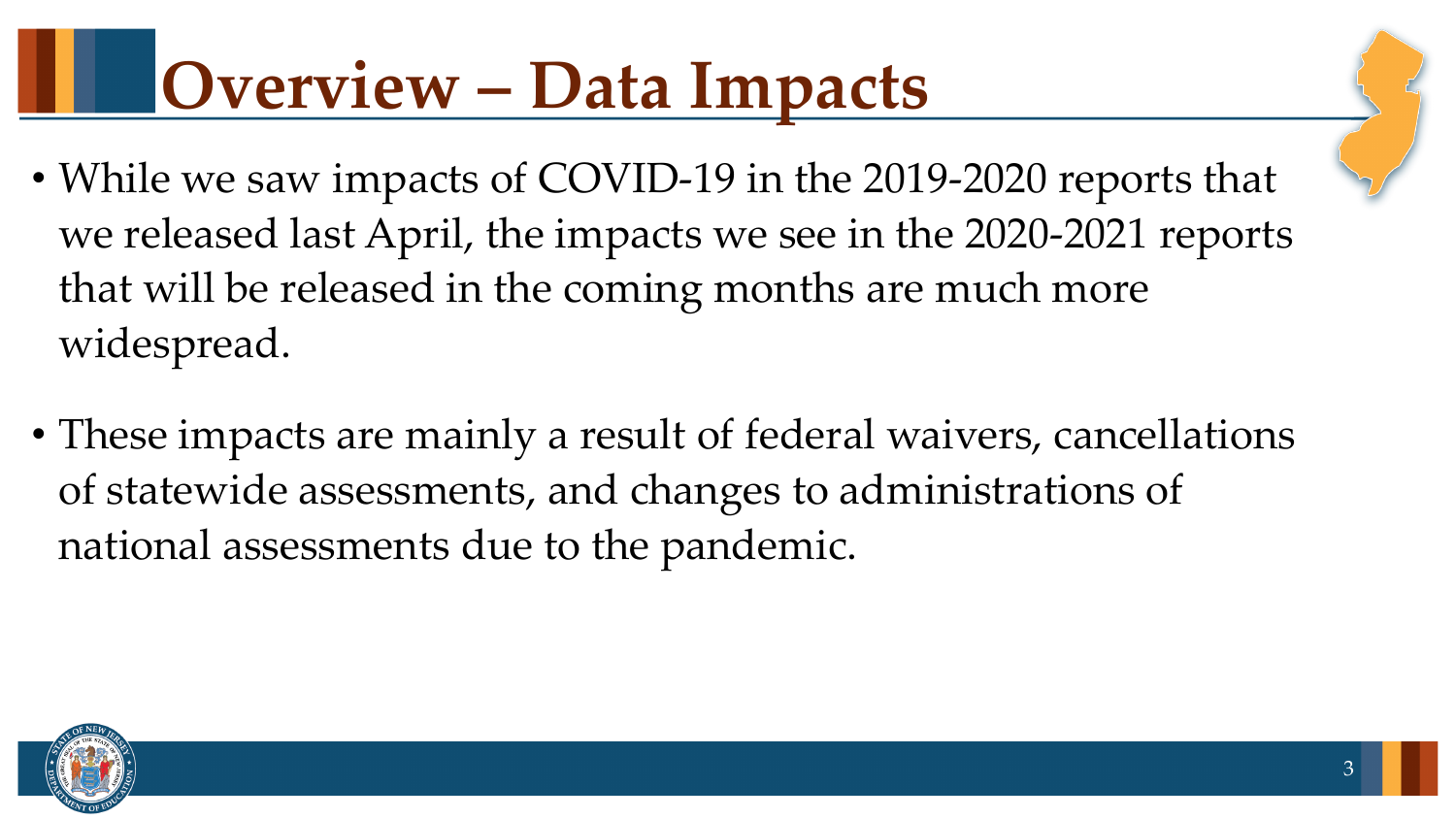The New Jersey Department of Education (NJDOE) received waivers from the United States Department of Education (USED) in both March 2020 and March 2021 that waived accountability-related requirements under the Every Student Succeeds Act (ESSA). These waivers removed the following requirements for 2019-2020 and 2020-2021:

- Calculation of indicator scores and summative scores/ratings;
- Measurement of progress toward long-term goals and measures of interim progress for accountability indicators; and
- Identification of schools for comprehensive and targeted support and improvement.

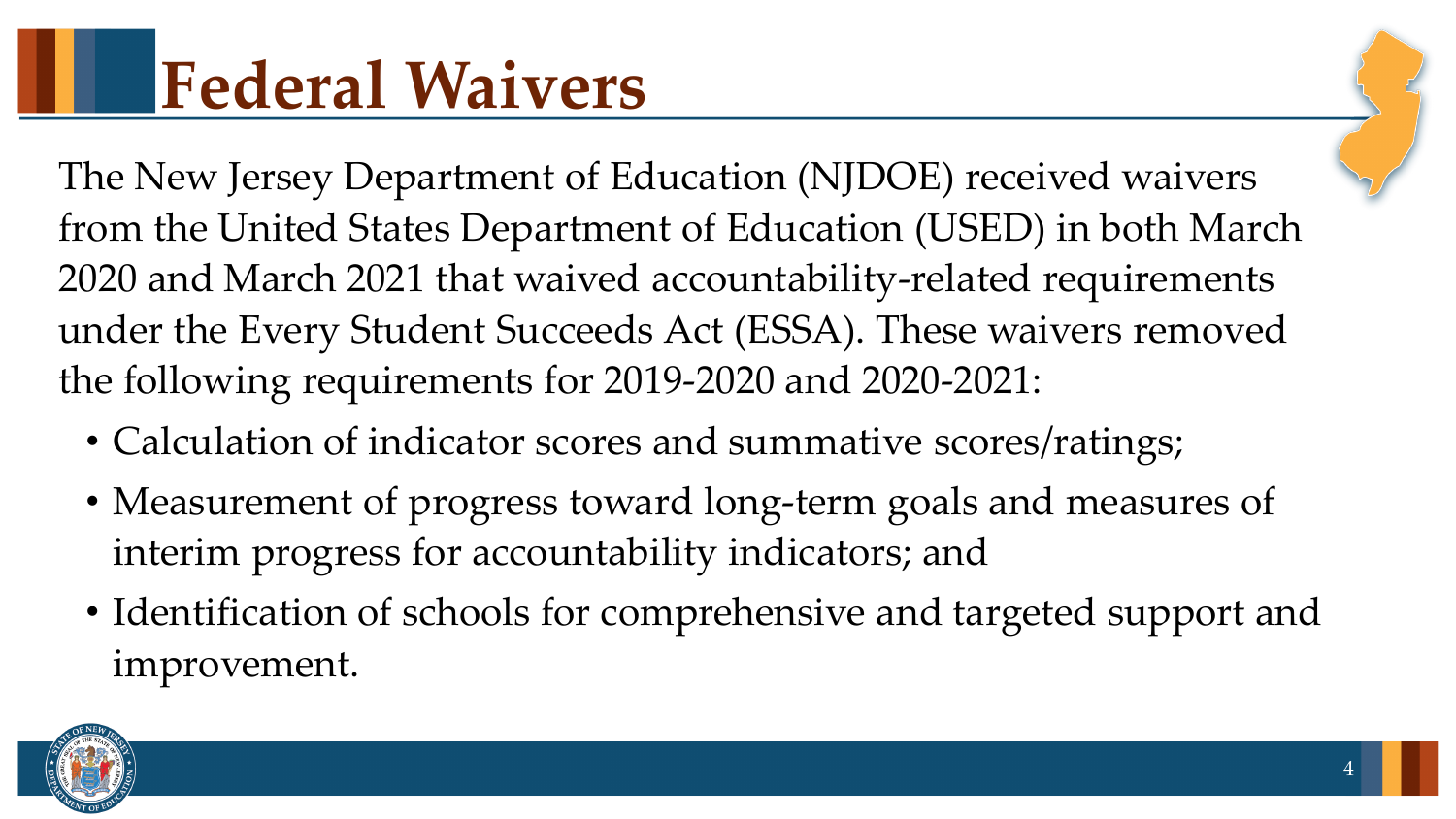# **Statewide Assessments**

- The NJDOE used the administration of the Start Strong assessment in fall 2021 to satisfy the federal statewide general assessment requirements for English language arts (ELA), mathematics, and science for the 2020-2021 school year.
- The NJDOE administered the ACCESS for ELLs and Dynamic Learning Maps (DLM) assessments in spring 2021.

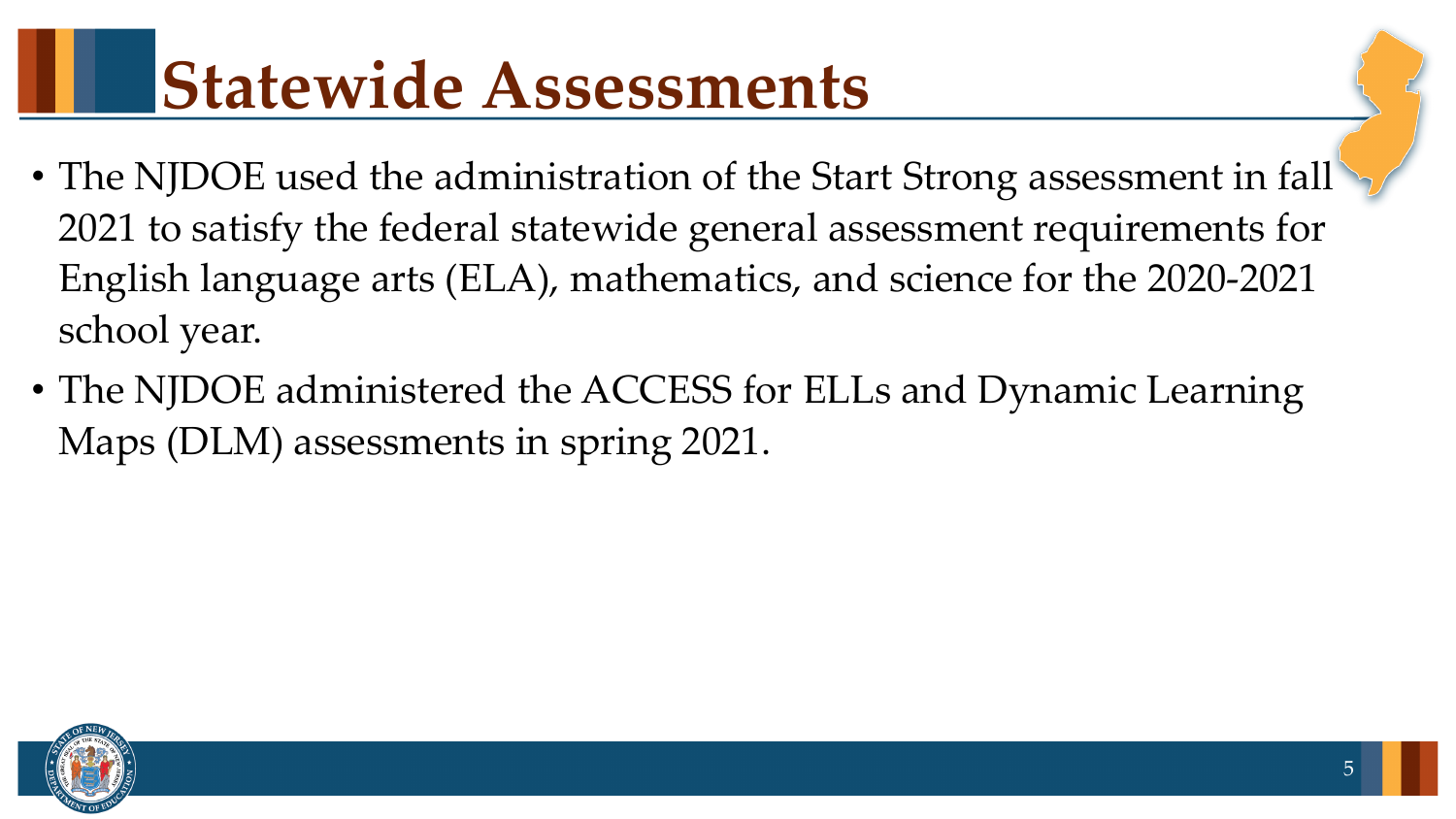# **Data Missing from 2020-2021 Reports**

Due to the COVID pandemic, and resulting assessment cancellations and federal waivers, the 2020-2021 School Performance Reports will not include the following data elements:

- Statewide assessment participation and performance on the NJSLA;
- Student growth data (median student growth percentiles);
- Progress toward English language proficiency (ELP); and
- ESSA summative ratings, indicator scores, and status in meeting annual targets or standards.

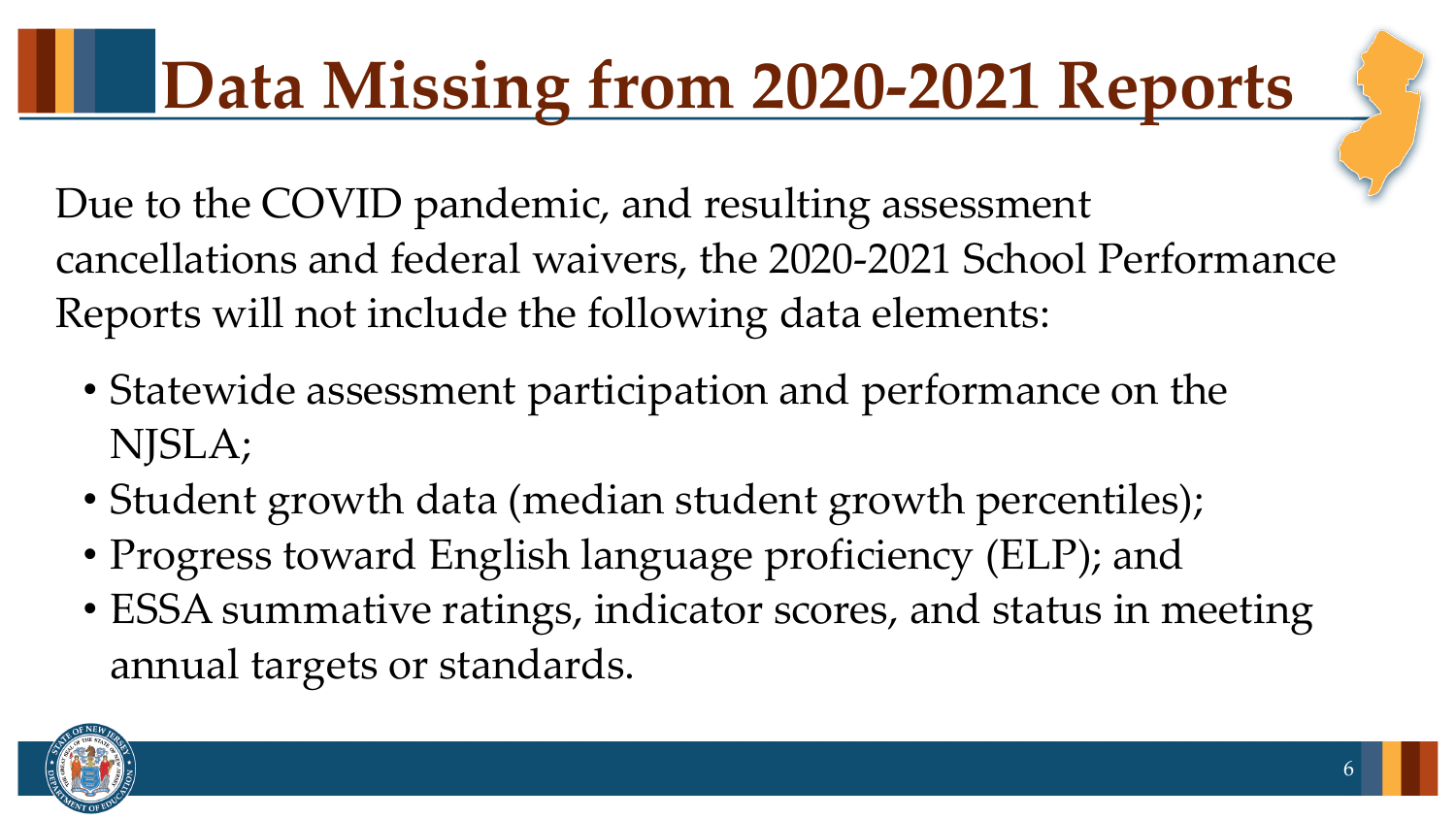# **Data Impacted by COVID-19**

**The reported data measures where there were the biggest impacts from COVID-19 for 2020-2021 are:**

#### **Data Measure:**

- ACCESS for ELLs and DLM Participation
- PSAT, SAT, and ACT Participation
- Advanced Placement (AP) and International Baccalaureate (IB) Participation/Performance
- Industry-Valued Credentials
- Seal of Biliteracy
- Postsecondary Enrollment
- Chronic Absenteeism
- Discipline
- Graduation Rates/ Pathways

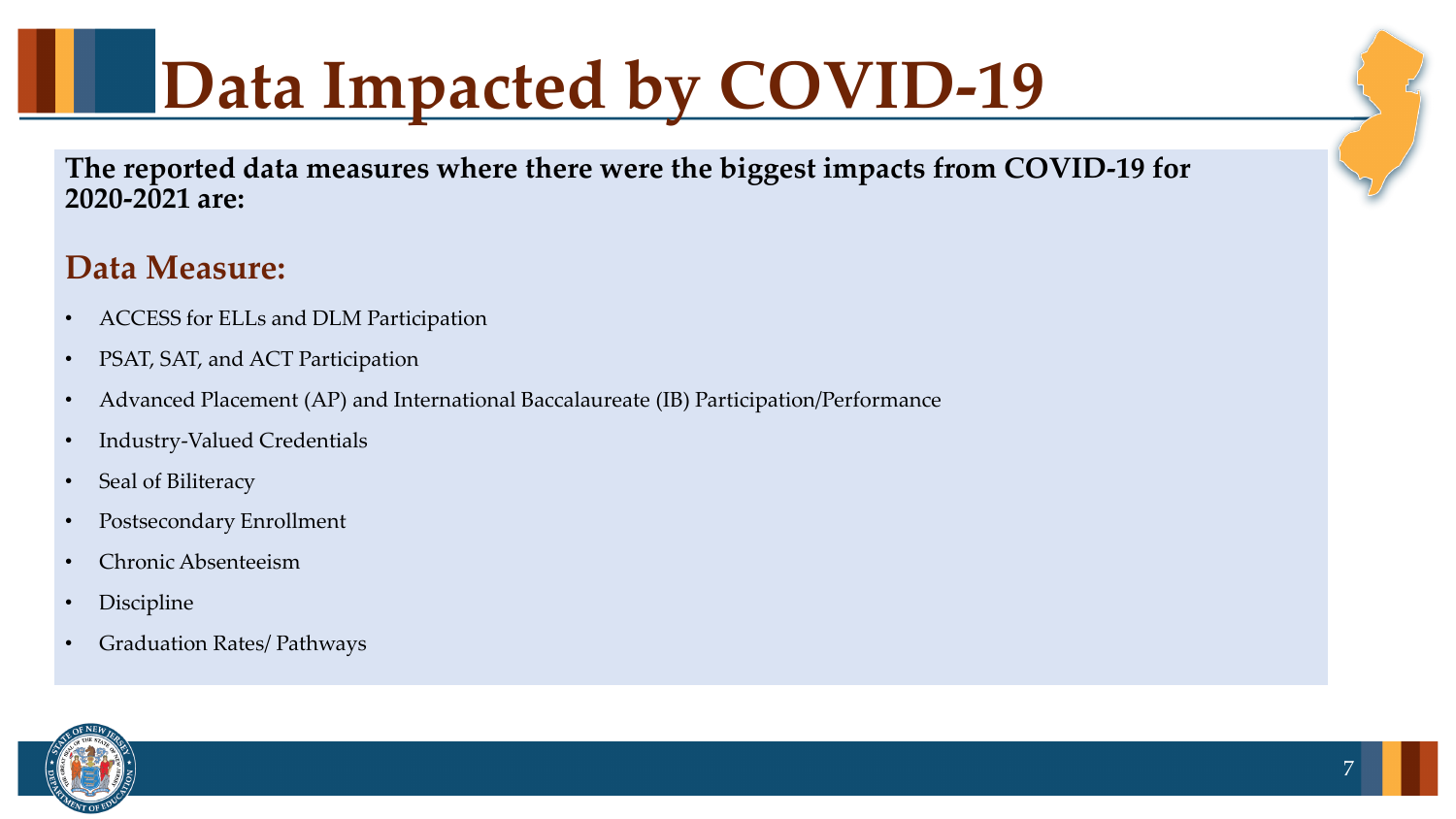# **Dynamic Learning Maps (DLM)**

- In spring 2020, the Dynamic Learning Maps (DLM) assessment was cancelled, along with all statewide assessments.
- In spring 2021, the DLM was administered in-person only, not remotely, and the number of students testing was almost 40% lower than in 2018-2019.
- The 2020-2021 School Performance Reports include DLM participation numbers, not performance on the assessment. This differs from a typical year. In a typical year, proficiency data in the SPR combines NJSLA and DLM.



#### DLM Testers by Grade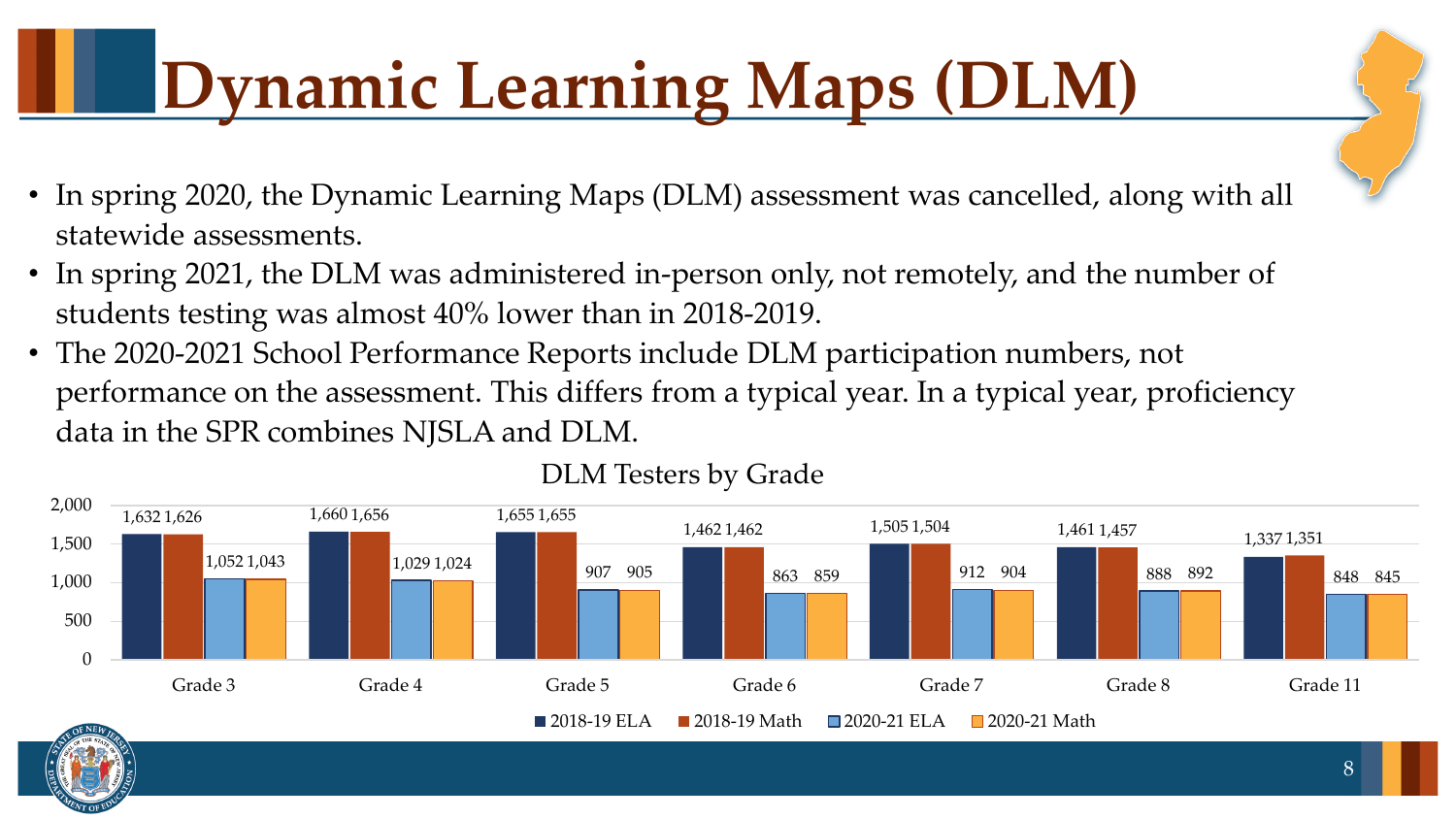

- The ACCESS for ELLs assessment was also cancelled for most students in 2019-2020.
- Similar to the DLM, the 2020-2021 ACCESS for ELLs assessment was also administered in-person only, not remotely, and, as a result, the number of testers was lower in 2020-2021 than in previous years.

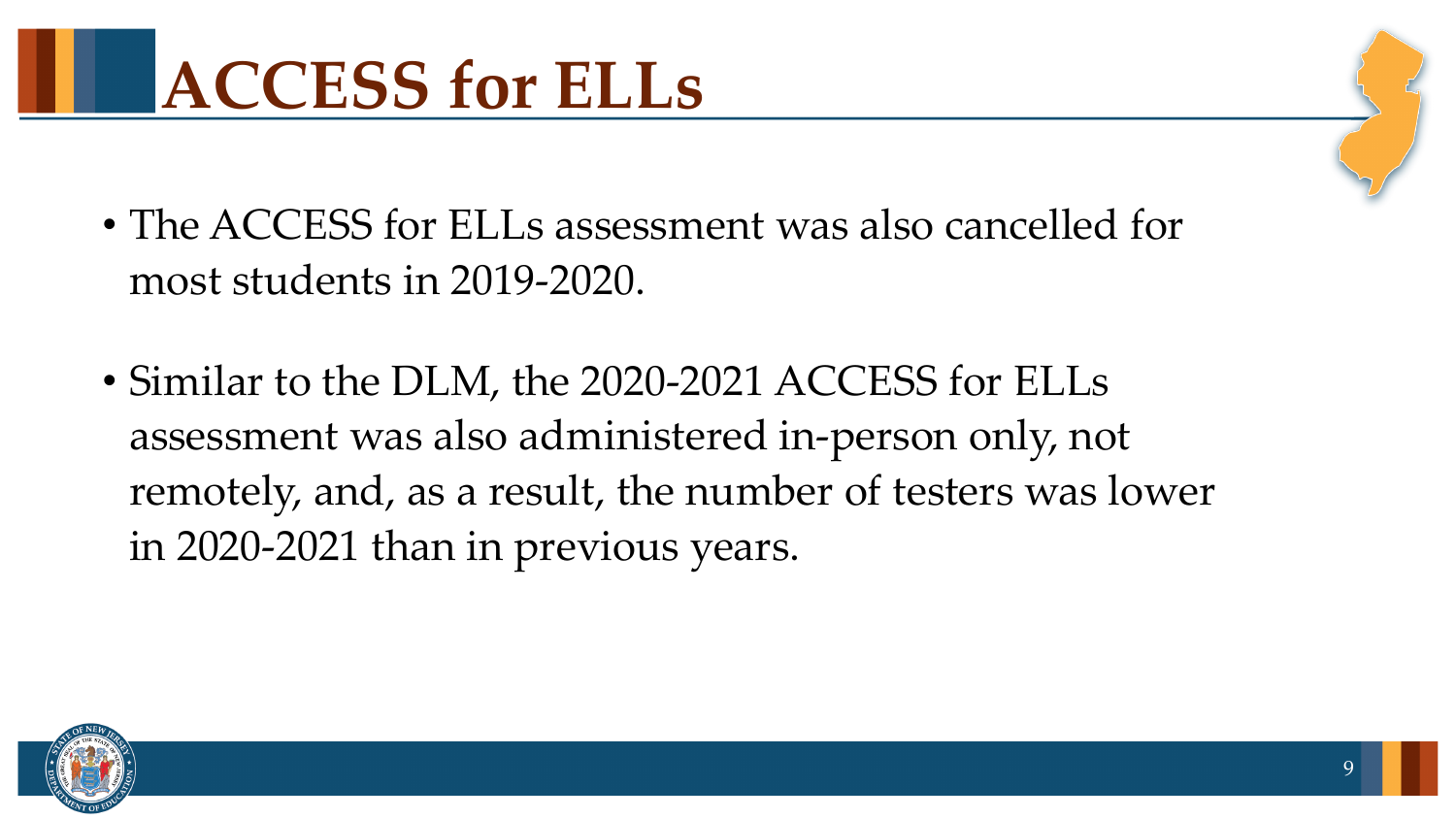### **Access for ELLs Testers by Years in District**



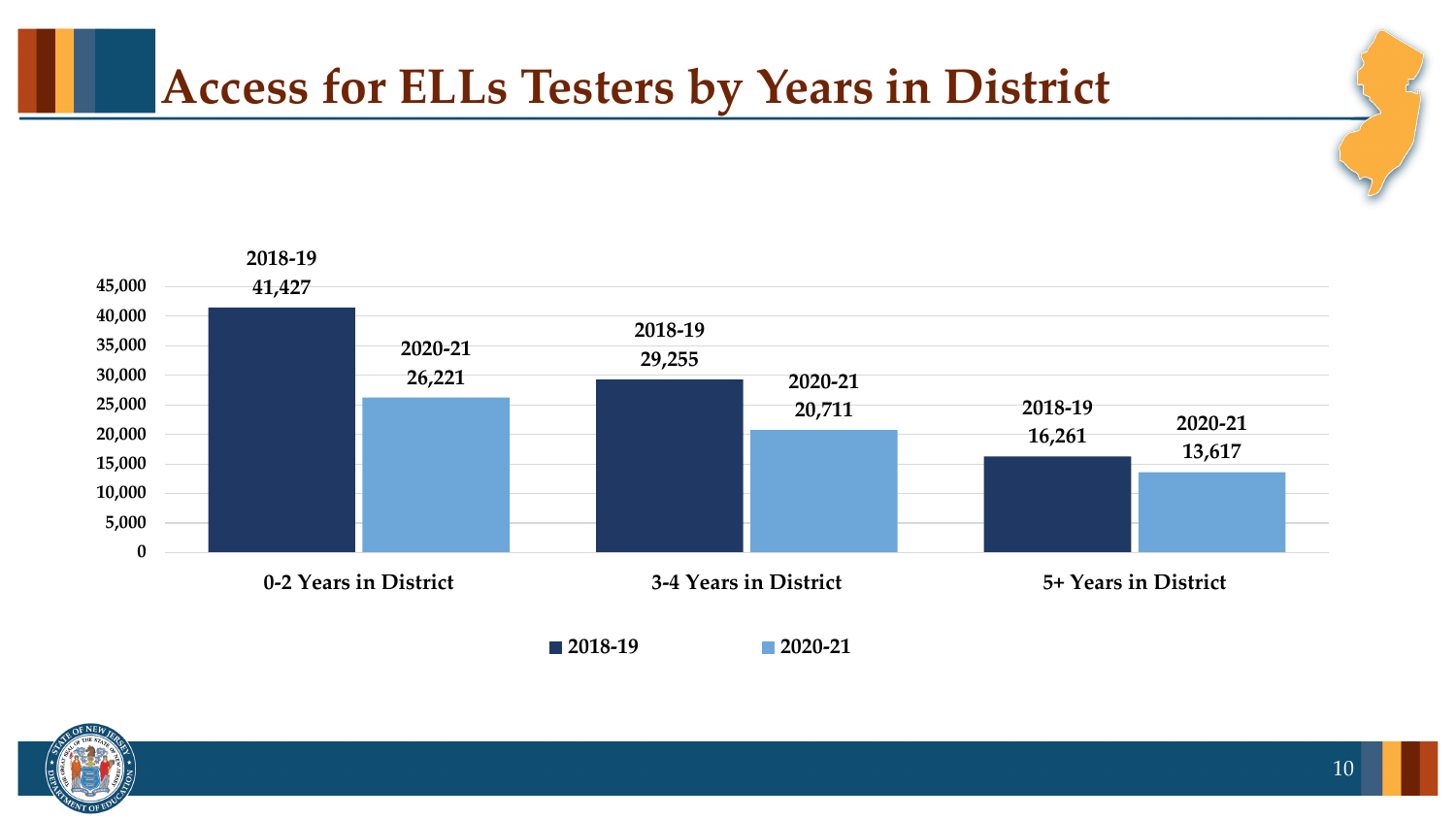### **ACCESS for ELLs Performance by Years in District**

| Year    | <b>Years in State</b> | % Students with Overall Score Below 4.5 | % Students with Overall Score of 4.5 and above |
|---------|-----------------------|-----------------------------------------|------------------------------------------------|
| 2020-21 | $0 - 2$               | $\ast$                                  | $\ast$                                         |
| 2020-21 | $3-4$                 | 89.6%                                   | 10.4%                                          |
| 2020-21 | 5 or more             | 86.6%                                   | 13.4%                                          |
| 2018-19 | $0 - 2$               | $\ast$                                  | $\ast$                                         |
| 2018-19 | $3-4$                 | 89.6%                                   | 10.4%                                          |
| 2018-19 | 5 or more             | 85.6%                                   | 14.4%                                          |

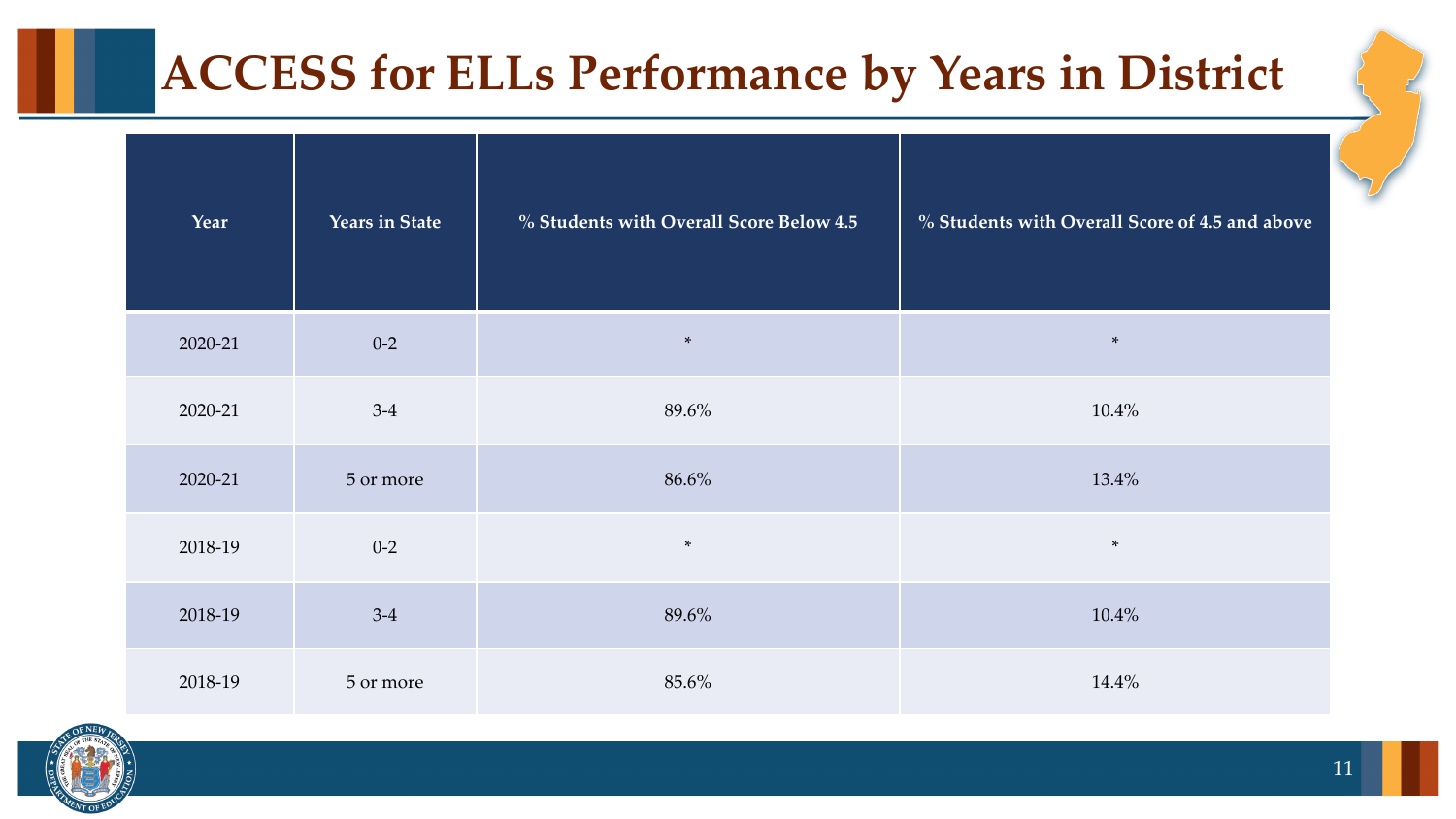# **PSAT, SAT, and ACT Participation**

- Participation rates on these tests were slightly lower in 2019-2020, but we saw a much bigger drop in 2020-2021.
- Some national administrations of these tests were cancelled from spring 2020 through fall 2021, some test centers had limited testing capacity, and some colleges and universities made these tests optional for admissions.
- The number of students nationwide taking the SAT and PSAT dropped significantly as reported by College Board.

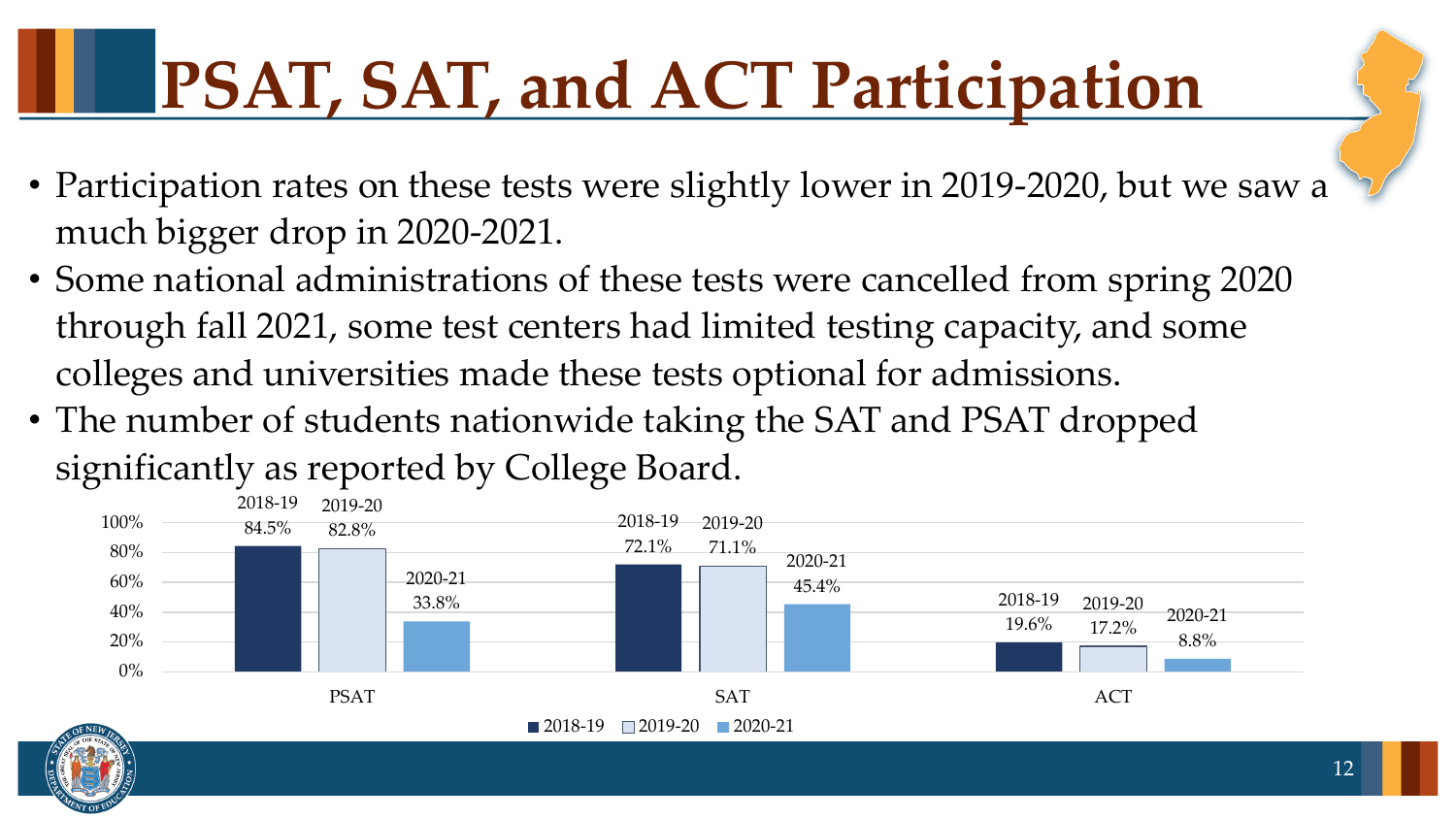# **PSAT, SAT, and ACT Performance**

While participation was lower, performance improved in 2020-2021.



#### PSAT and SAT Average Scores

ACT Average Scores

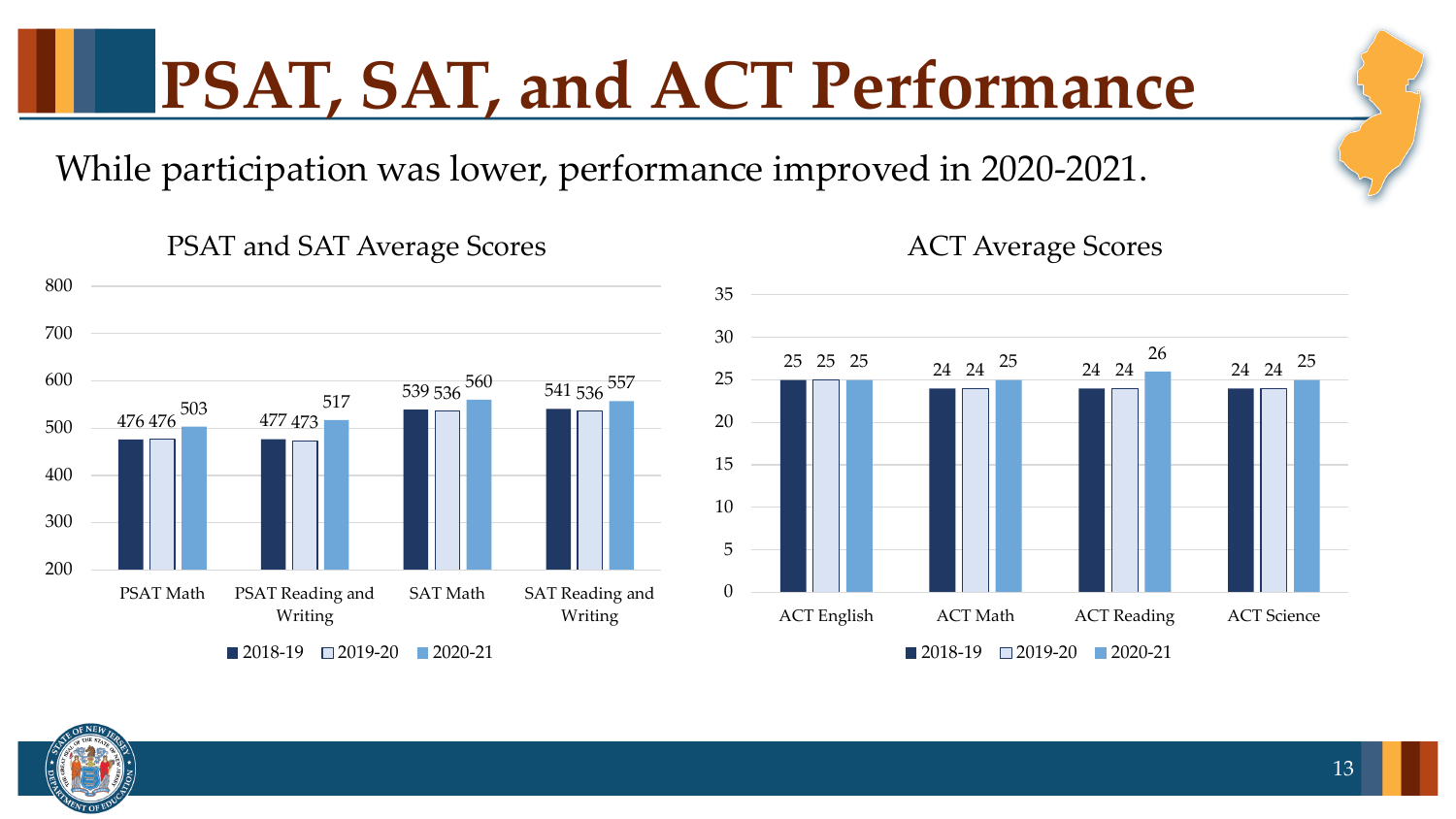# **AP and IB Exam Performance**

- Participation in AP and IB courses has remained relatively consistent since 2018-2019.
- There was a slight decrease in participation in exams in 2020-2021 and a larger decrease in the percentage of students meeting benchmarks on the AP/IB exams (scores of at least 3 on AP and 4 on IB exams) in 2020-2021.



AP/IB Participation and Performance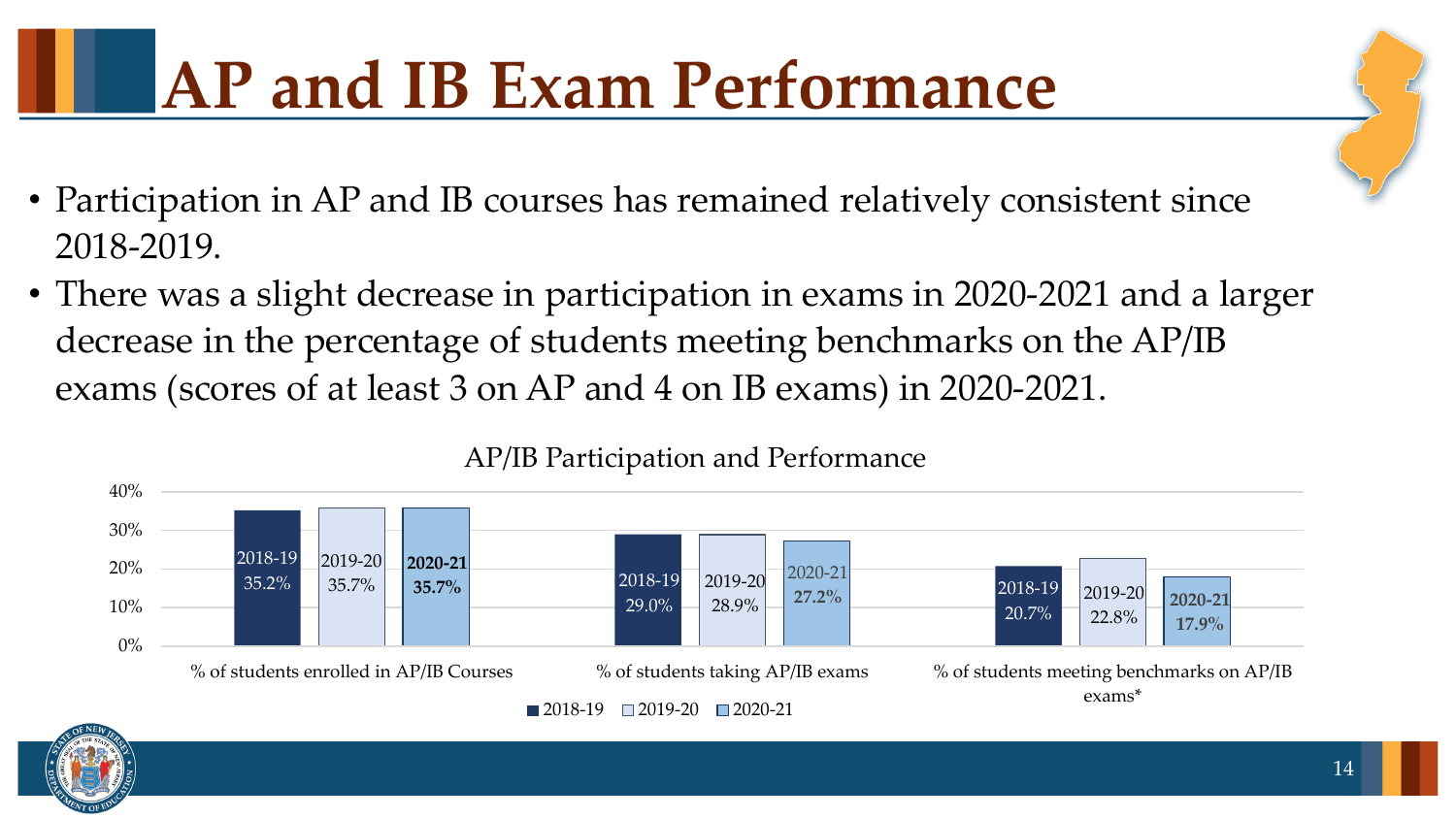# **Industry-Valued Credentials**

- Many high school students may not have been able to take the Technical Skills Assessments (TSA), which are end-of-program assessments for Career and Technical Education programs, in spring 2020 or spring 2021. Many TSAs can only be administered in-person, as they require students to demonstrate specific hands-on skills.
- The impact appears to have been larger in 2019-2020. Numbers have increased for 2020-2021 but are still slightly below 2018-2019.



#### Industry-Valued Credentials

 $\Box$  2018-19  $\Box$  2019-20  $\Box$  2020-21

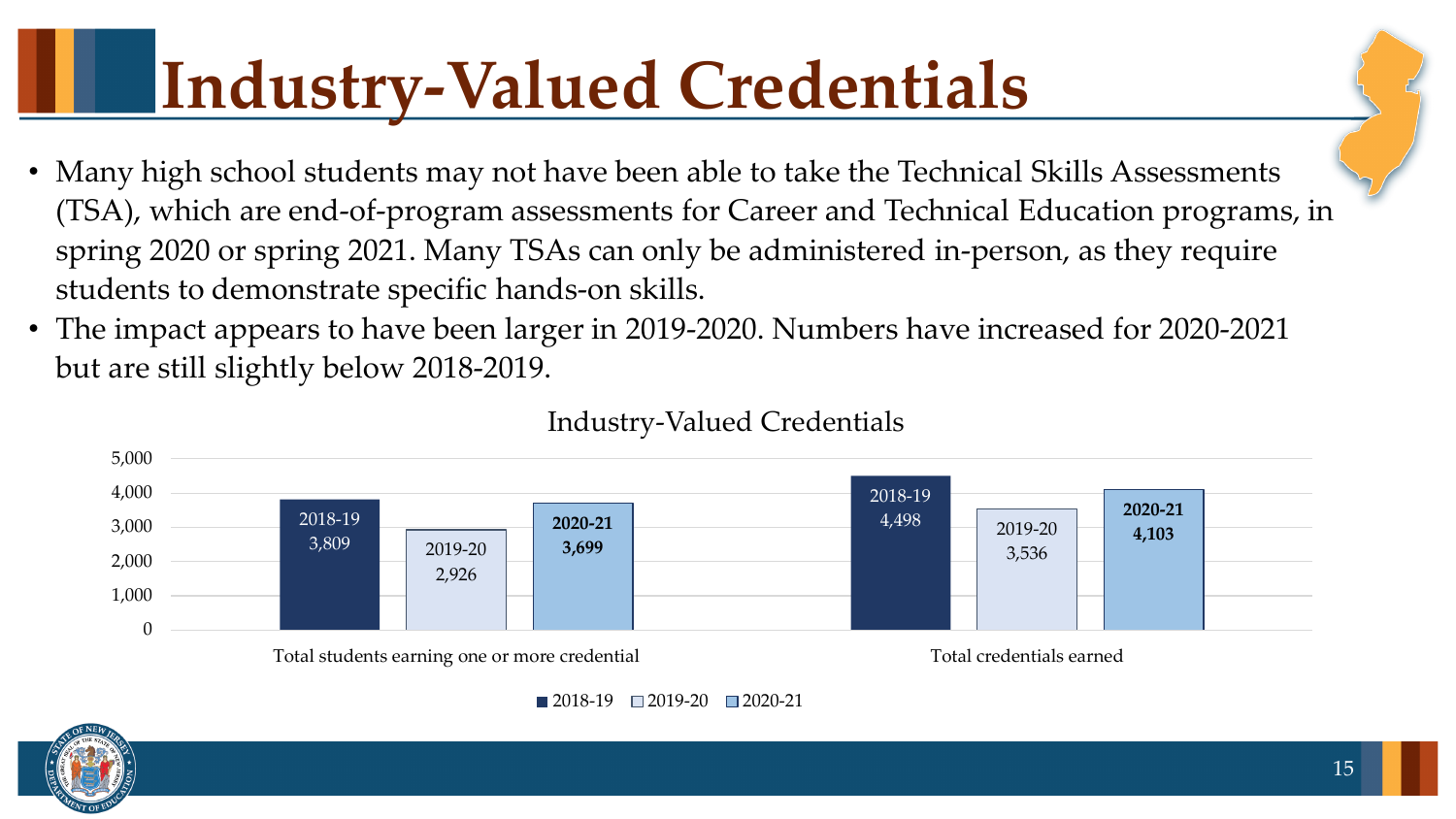# **Seal of Biliteracy**

- Most students have completed Seal of Biliteracy requirements by March of their senior year, so 2019-2020 numbers at the state-level were not impacted by COVID-19.
- 2020-2021 did see a decline in the number of students earning a seal. The 2020-2021 decrease in the number of Seals awarded is attributed to the cancellation of some of the statewide assessments and the shift to a remote option used to demonstrate language proficiency. Consequently, districts had a shorter turnaround period for establishing remote proctoring of language proficiency assessments.

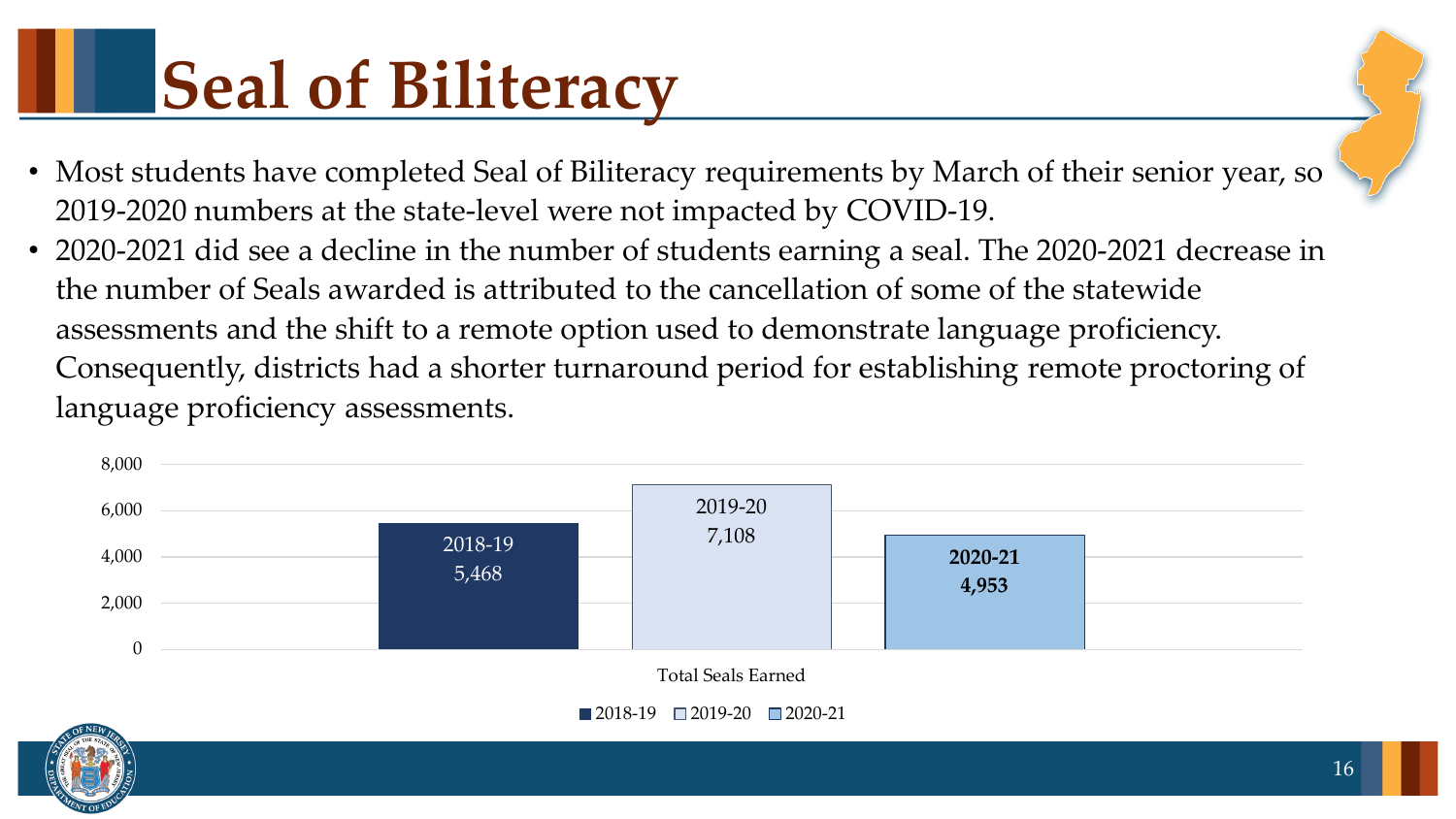# **Postsecondary Enrollment**

- The National Student Clearinghouse (NSC) reported that undergraduate enrollment was down in fall 2020 and that enrollment is down even further in fall 2021.
- For the class of 2020, the fall enrollment rates dropped by almost 5%, but by fall 2021, the decrease from previous years was not as large.
- For the class of 2021, the fall enrollment is steady with class of 2020 enrollment.



#### **Postsecondary Enrollment Rates** Poeteoson dows Enve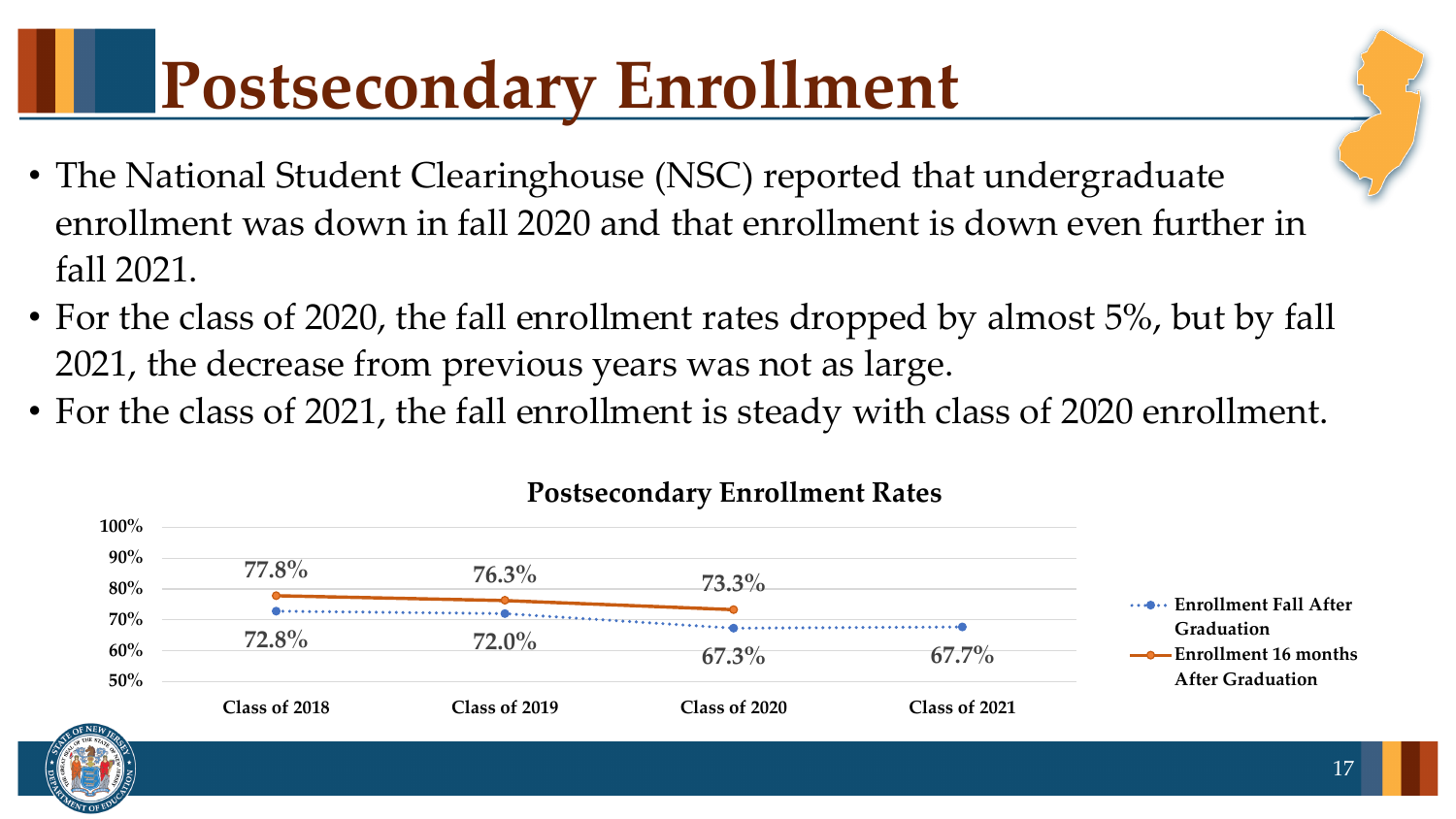# **Chronic Absenteeism**

- For the 2019-2020 school year, districts were instructed by the NJDOE to consider students as present when in a remote environment unless they were certain the student was not participating in any learning activities.
- For the 2020-2021 school year, districts were directed to abide by the existing definition of present in code but also to use a variety of methods to measure instructional contact time for students in remote learning environments.

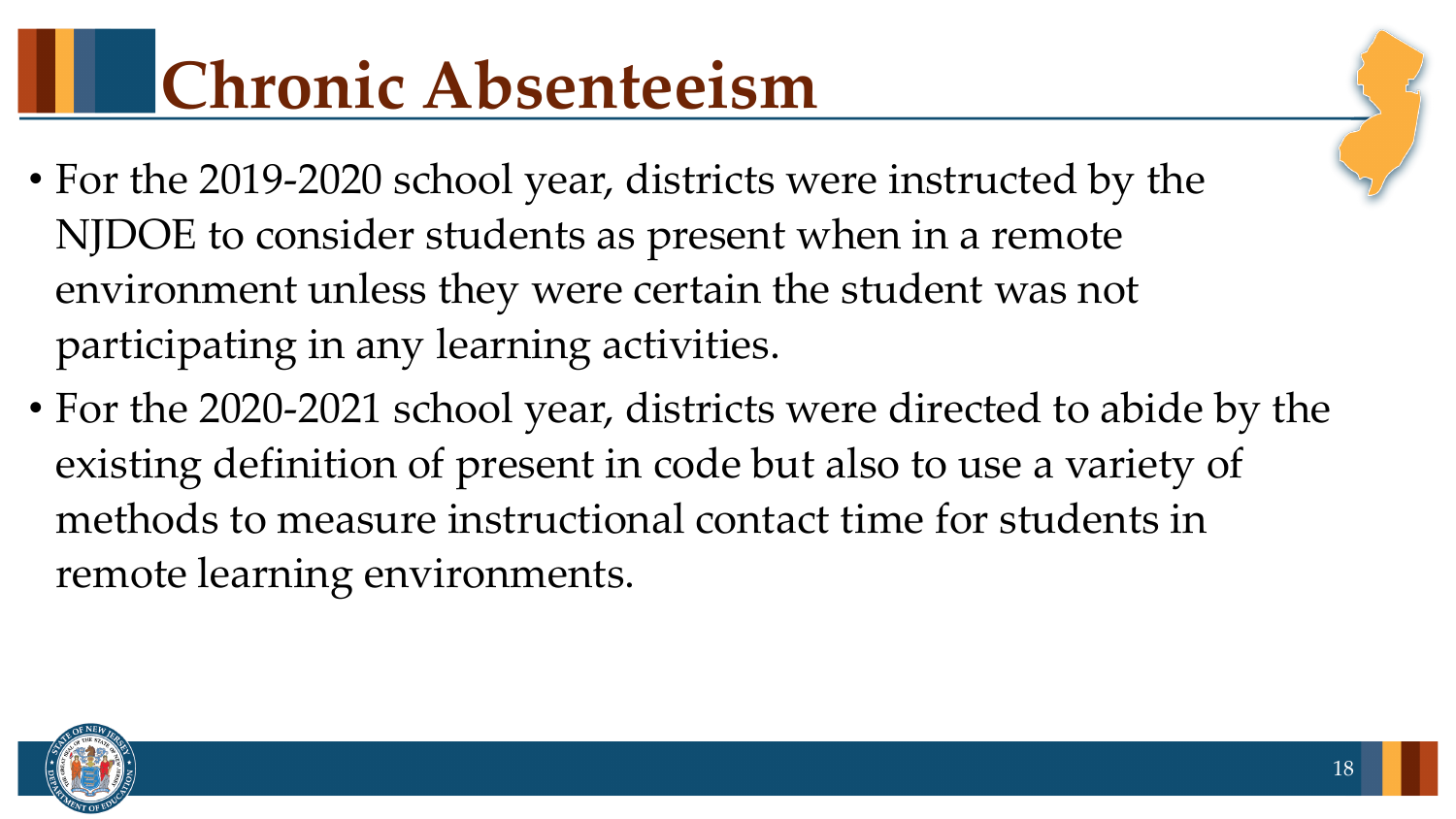### **Chronic Absenteeism (continued)**

Because districts were given greater flexibilities in measuring instructional contact time for students in remote environments, and because the number of days students spent in in-person and remote environments during the school year differed, the NJDOE recommends caution in comparing chronic absenteeism rates between schools and districts for the 2020-2021 school year. These factors also demand caution in comparing 2020-2021 chronic absenteeism rates to rates from previous school years at the school-, district-, and state-levels.

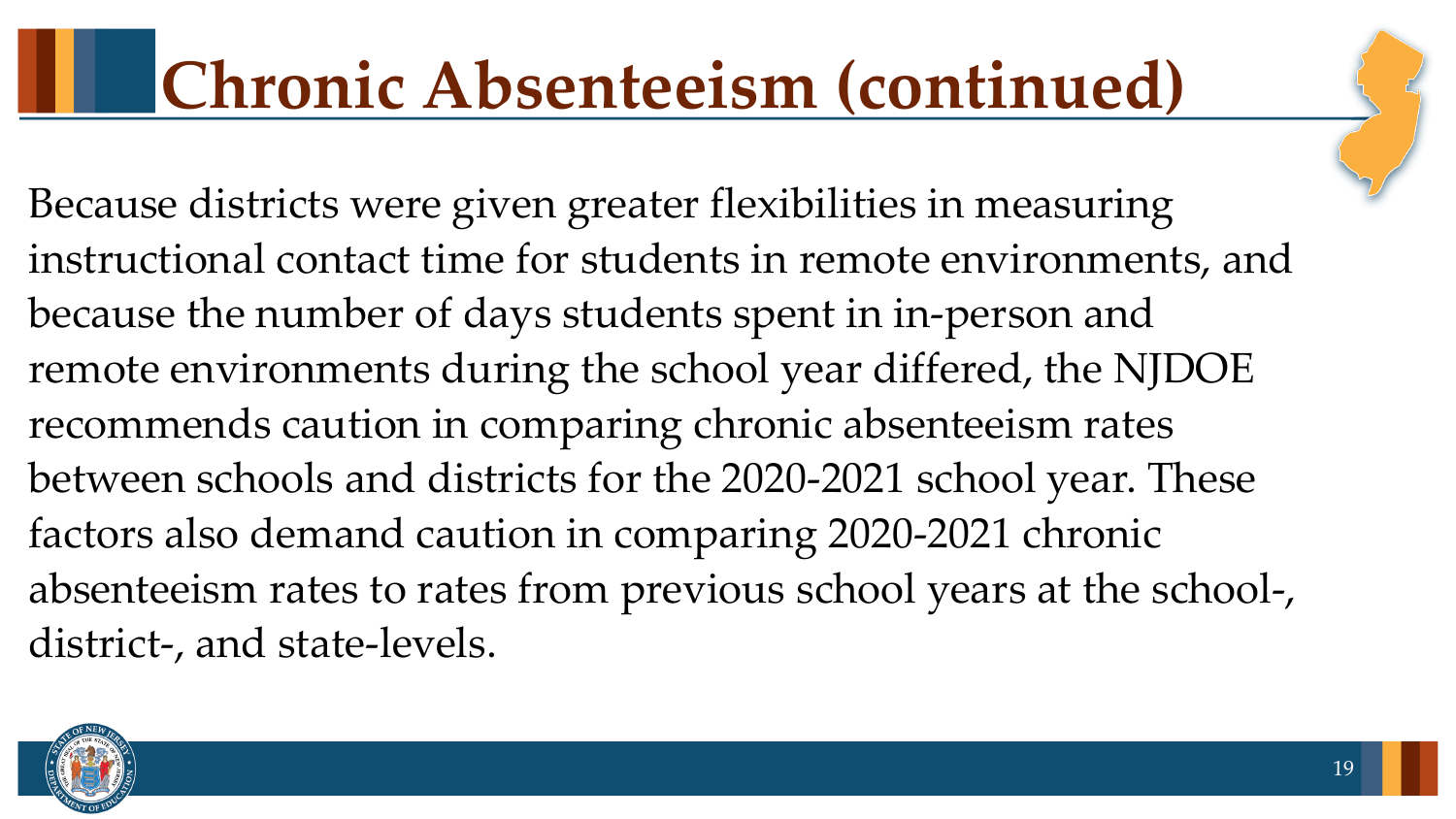# **Chronic Absenteeism Rates**

- Chronic Absenteeism rates for 2019-2020 were not reported due to a federal waiver.
- The 2020-2021 chronic absenteeism rate of 13.1% includes both in-person and remote instruction.
- Because of the comparability issues of the data for 2020-2021, the school and district reports will not include comparisons to the statewide rates.

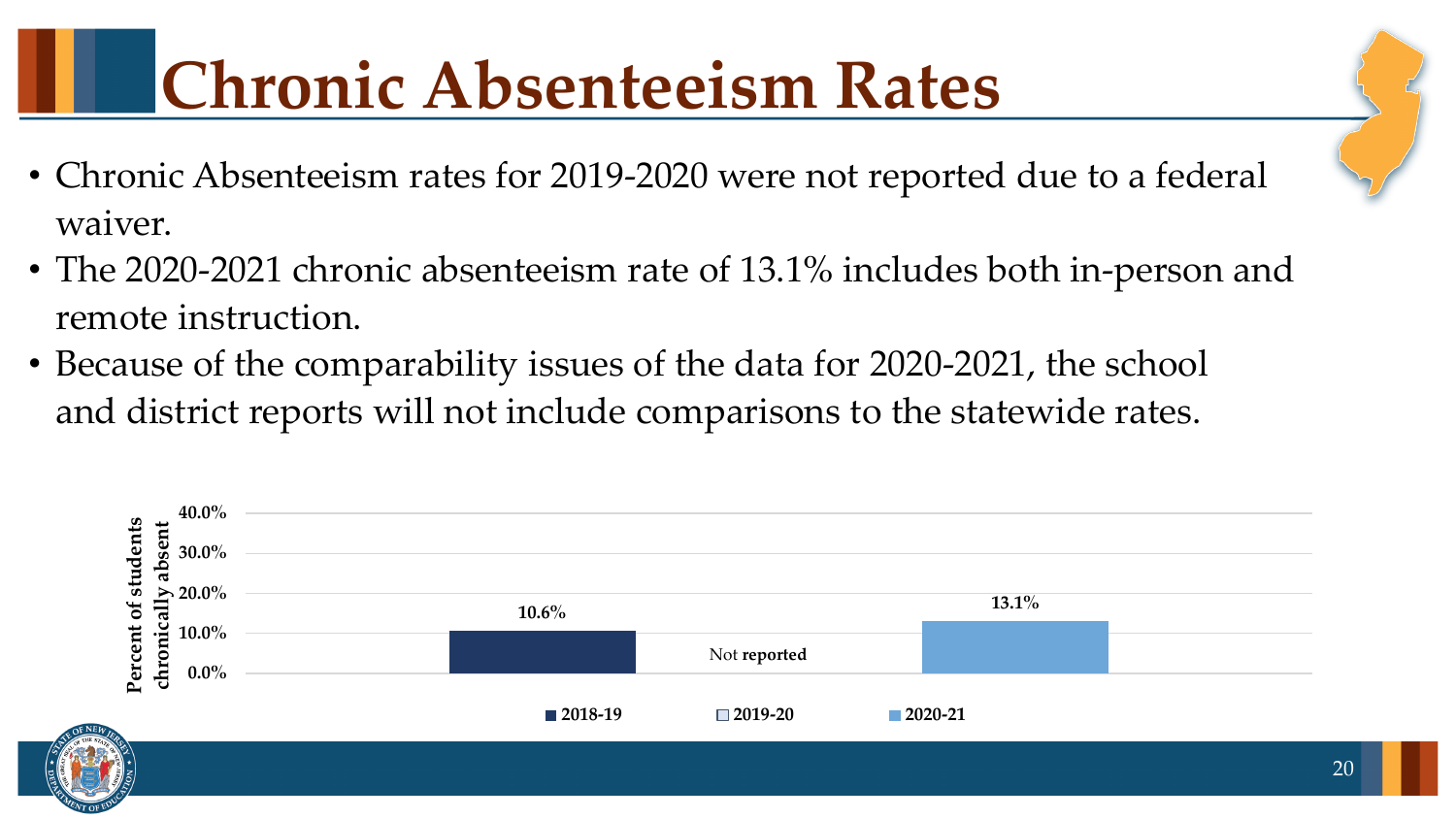# **Discipline Data**

- The number of incidents and removals dropped 2019-2020 due to school closures in spring 2020.
- A much larger decrease was reported in the 2020-2021 data, which may be because many districts were fully or mostly remote during the school year.

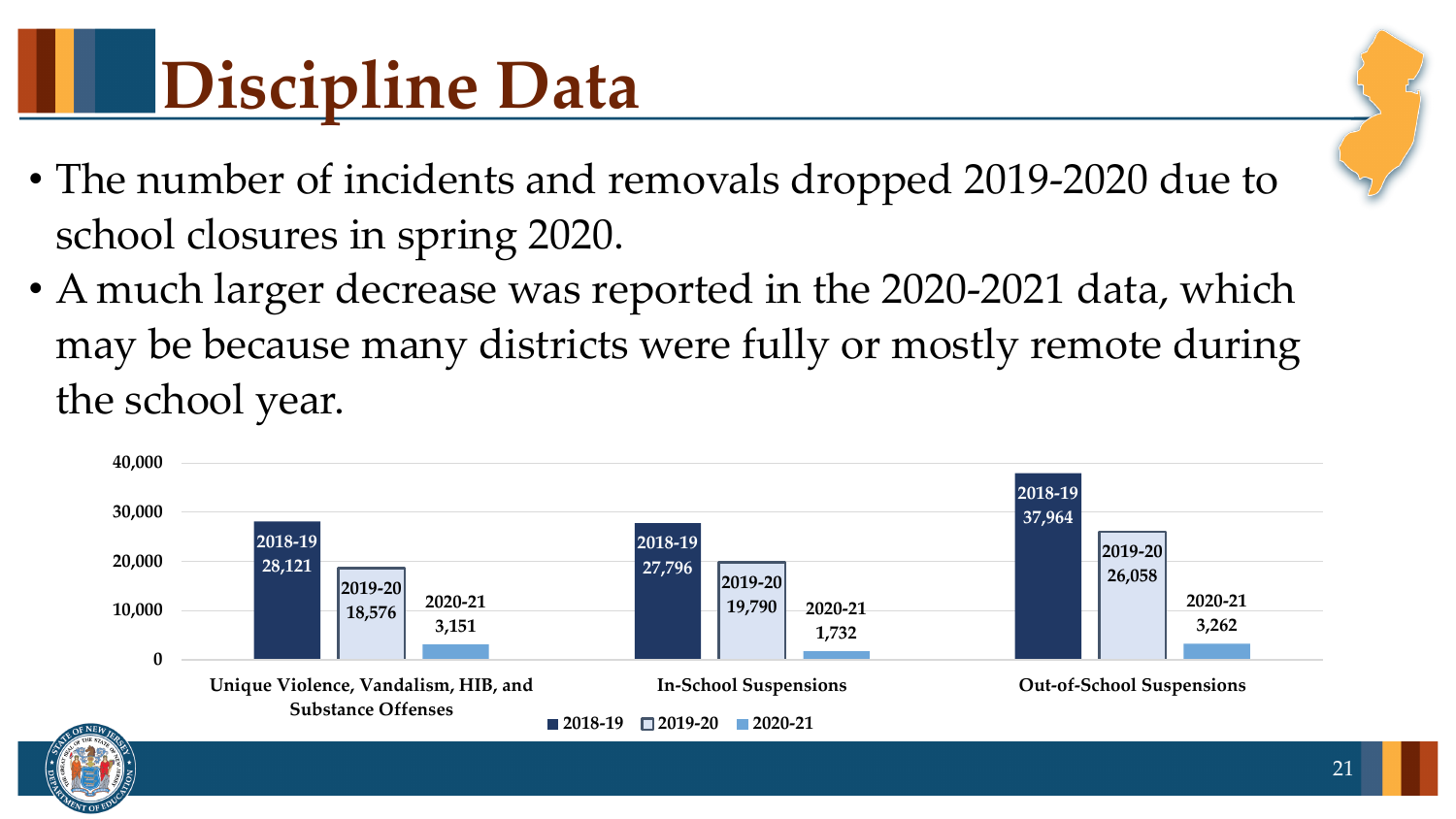# **Comparing Past Discipline Data**

- Historically, most reported incidents require that students were in the physical presence of one another or in the presence of a school district employee who could observe and report the incident. Most HIB incidents are reported to occur on school grounds.
- Since many schools provided remote or hybrid instruction in 2020-2021:
	- Violent incidents decreased nearly 90% compared to 2018-2019
	- HIB incidents decreased nearly 65% compared to 2018-2019

| <b>Incident Type</b>                     | 2018-19<br>Incidents | 2019-20<br>Incidents | 2020-21<br>Incidents |
|------------------------------------------|----------------------|----------------------|----------------------|
| Violence                                 | 2,594                | 1,782                | 292                  |
| Weapons                                  | 617                  | 339                  | 103                  |
| Vandalism                                | 465                  | 294                  | 60                   |
| <b>Substances</b>                        | 2,528                | 1,535                | 333                  |
| Harassment, Intimidation, Bullying (HIB) | 716                  | 563                  | 245                  |
| Other Incidents Leading to Removal       | 879                  | 482                  | 121                  |

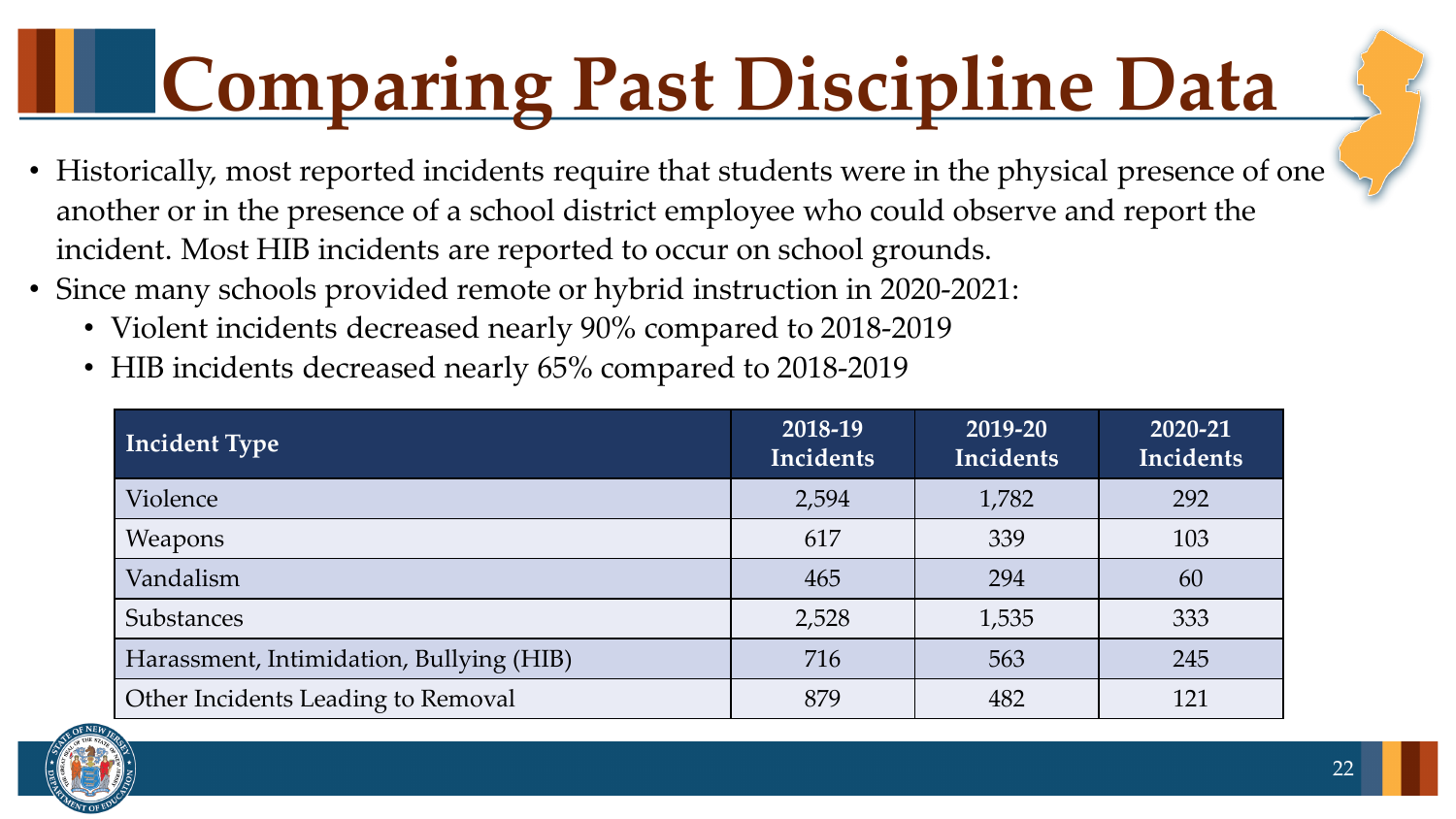# **Overview: Graduation Rates**

- Graduation assessment requirements were waived for the classes of 2020 and 2021 through state executive orders, but students were required to meet all course, curriculum, and local attendance requirements for graduation.
- The NJDOE was required to make changes to federal graduation rate requirements beginning in 2021 by USED to exclude students with disabilities who did not meet course and/or attendance requirements because of modifications or exemptions in their IEPs as graduates.
- As a result, the NJDOE will report two versions of the graduation rate starting with the 2020-2021 school year for each school and district that has a graduating cohort:
	- A **state version** includes all graduates and is comparable to previously reported graduation;
	- A **federal version** as per USED, to exclude students due to modifications or exemptions in their IEP's.

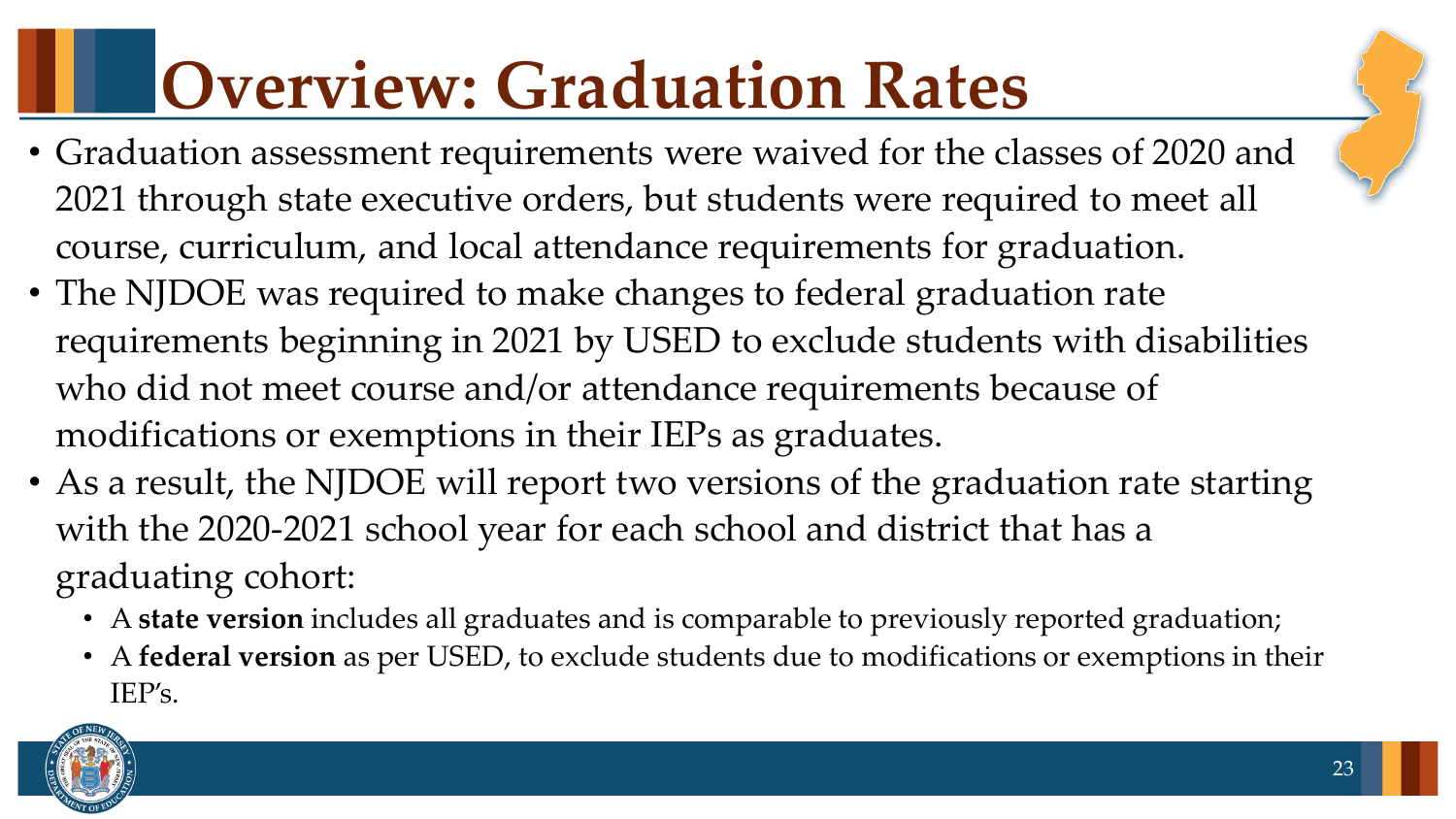# **Graduation Rates – State Version**

- The 2021 four-year graduation rate dipped slightly to 90.6%, which is the same as the 2019 four-year rate.
- The five-year graduation rate for cohort 2020 saw a slight increase, close to the five-year rate for cohort 2018.



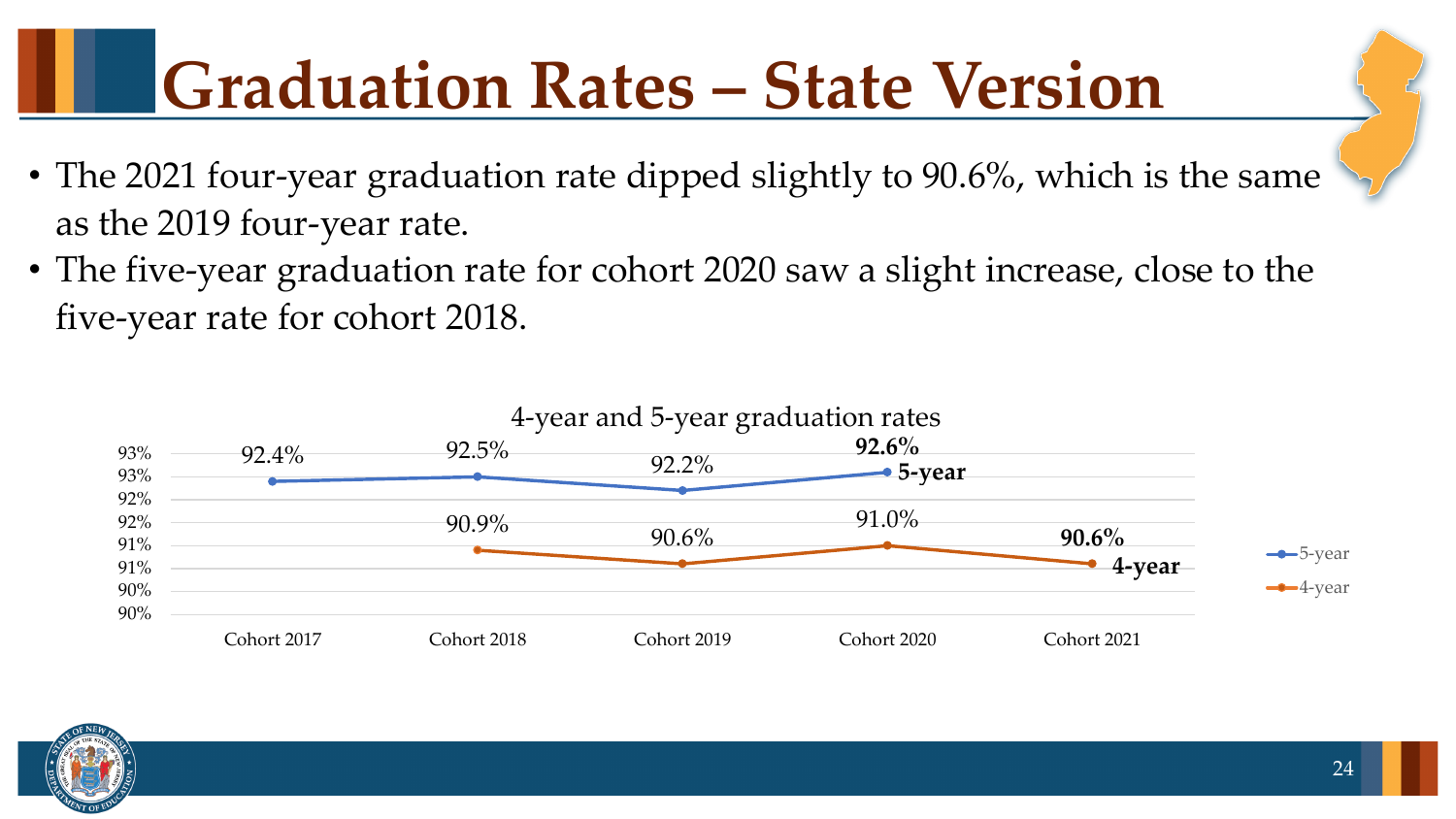# **Graduation Cohort Status**

- While the percentage of students in the four-year cohort who graduated dropped slightly this year, the percentage of students who dropped out or are no longer enrolled decreased slightly, and the percentage of students who are continuing (taking longer than four-years to graduate) increased.
- This may indicate that because of the pandemic, more students need additional time to graduate.



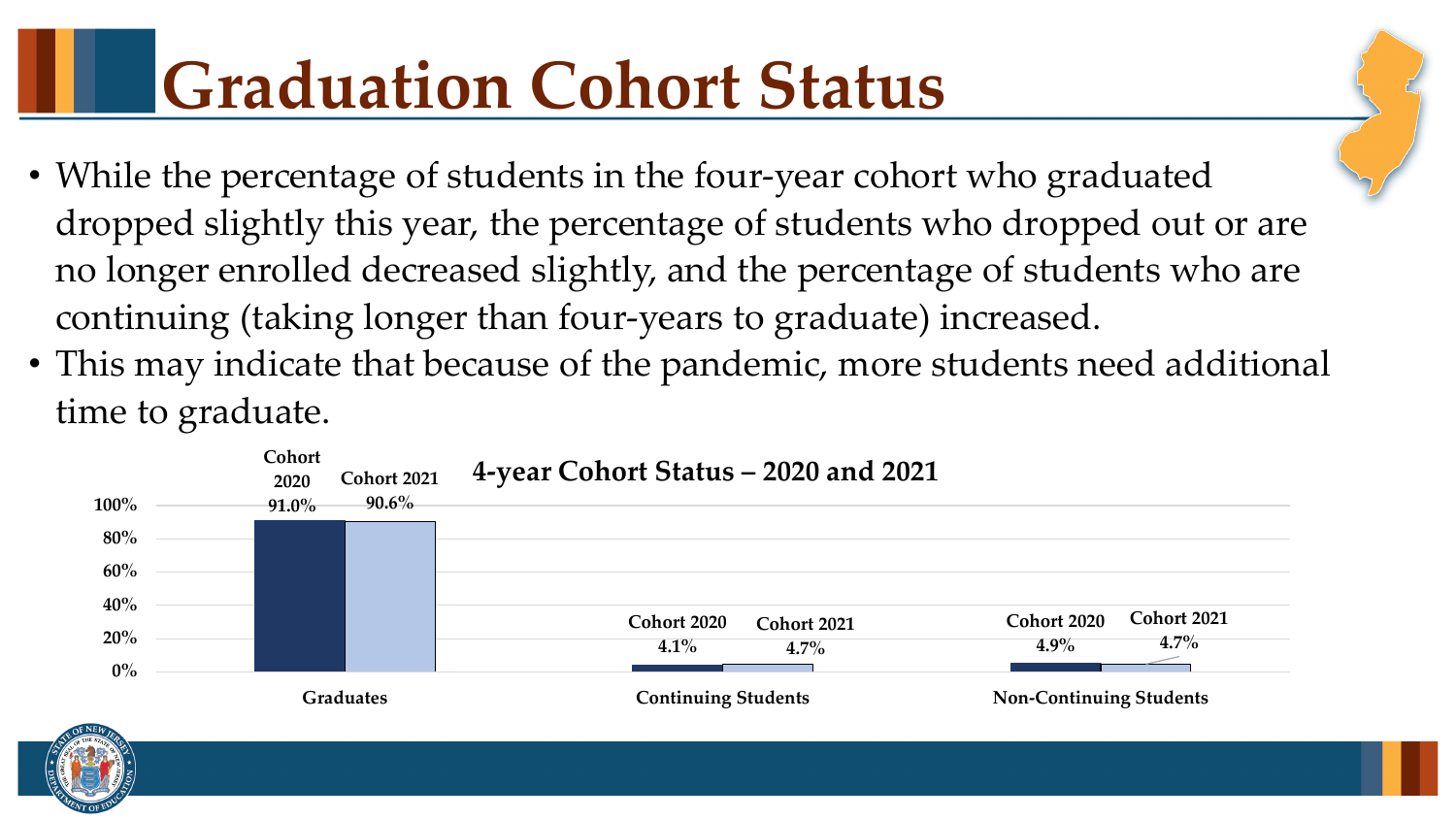## **Federal Graduation Rates**

- Statewide, approximately 2,200 graduates were reported as not meeting either the course and/or attendance graduation requirements because of modifications or exemptions in their IEPs.
- This resulted in a federal graduation rate of 88.5%, 2.1% lower than the state version of the graduation rate of 90.6%, which includes all graduates.



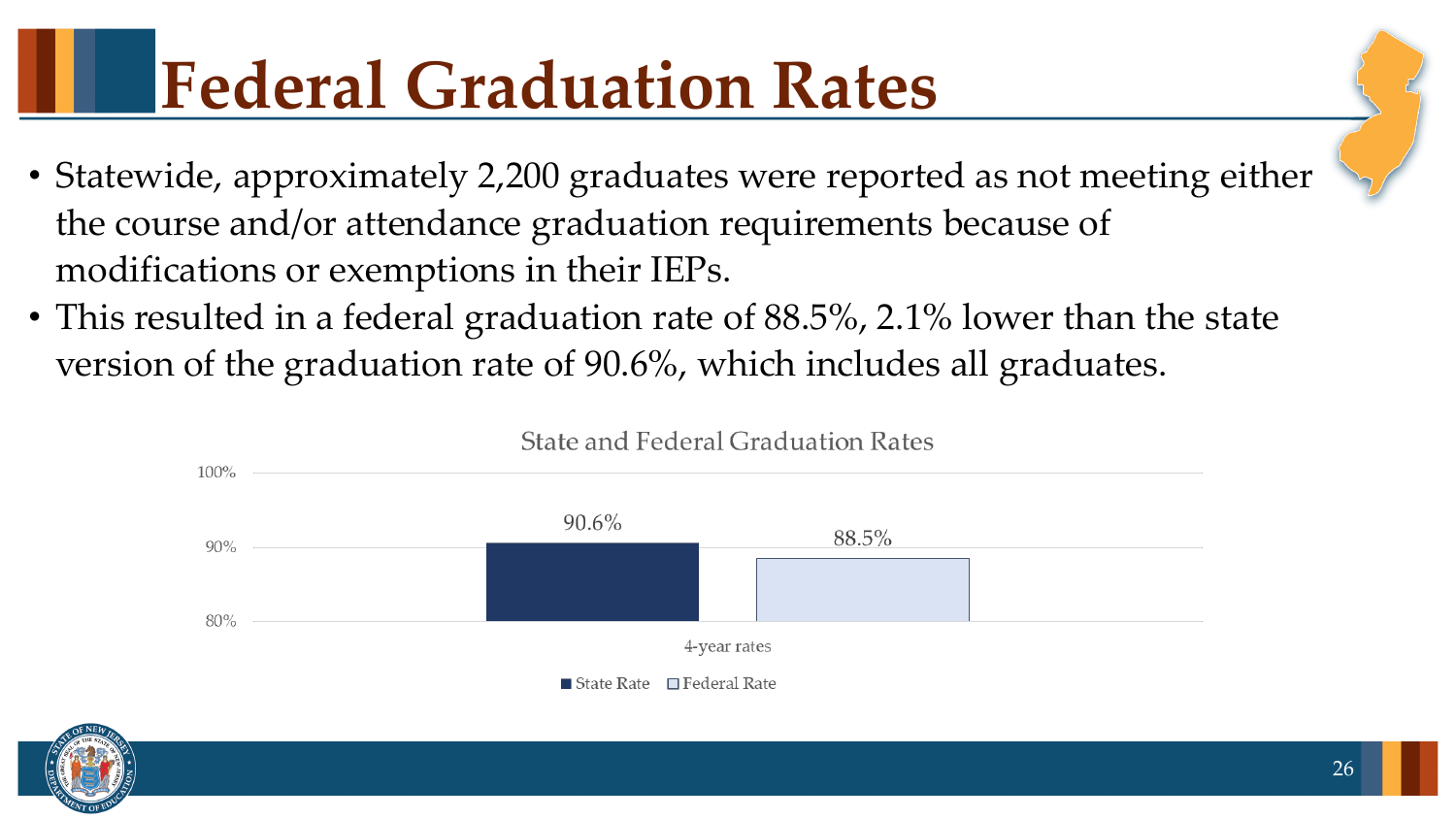# **Federal Graduation Rates (continued)**

- Statewide, approximately 2,200 graduates were reported as not meeting either the course and/or attendance graduation requirements because of modifications or exemptions in their IEPs.
- This resulted in a federal graduation rate of 88.5%, 2.1% lower than the state version of the graduation rate of 90.6%, which includes all graduates.



#### **State and Federal Graduation Rates**

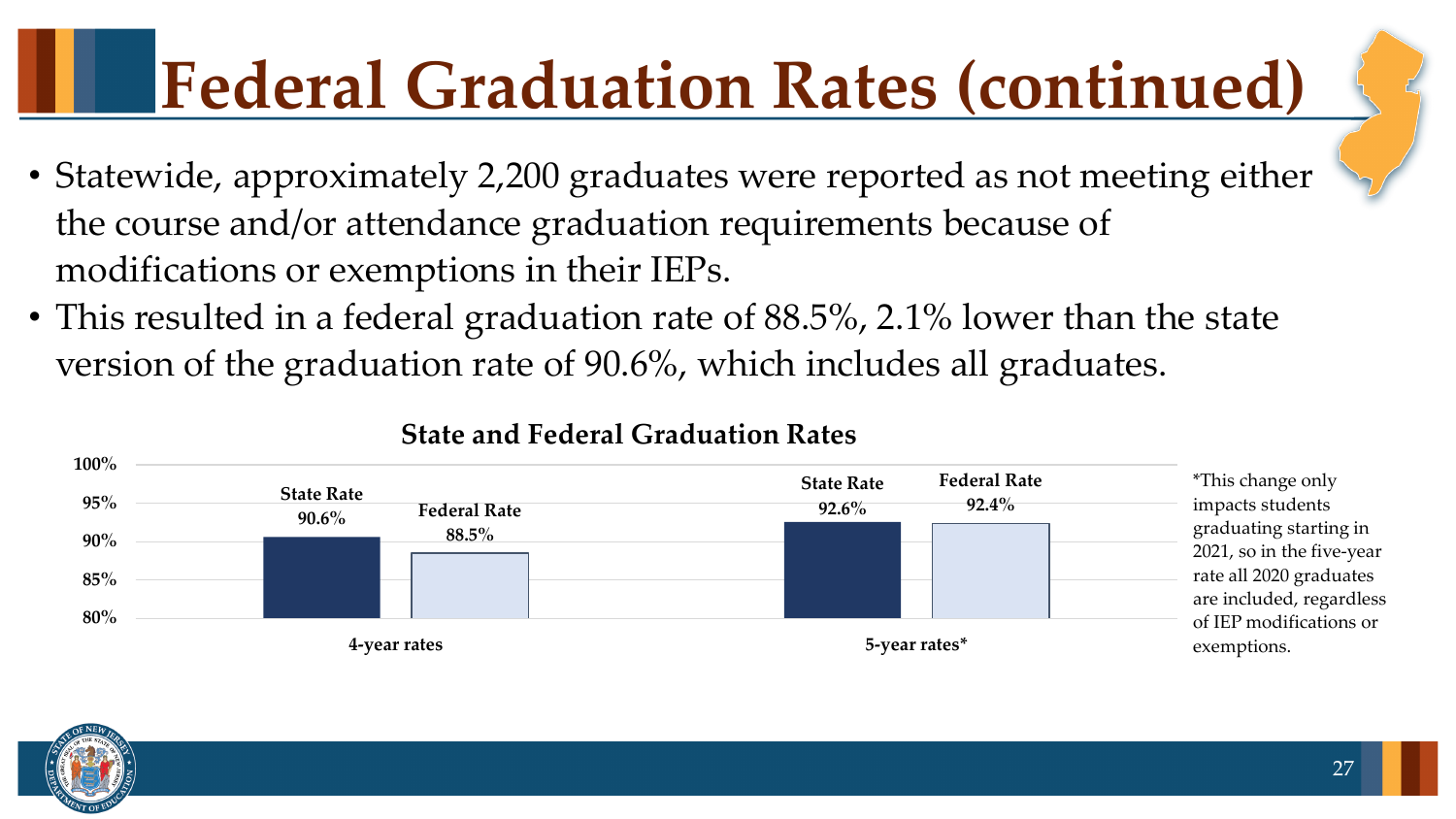# **Federal Graduation Rate Impacts**

- For the students with disabilities student group, the 2021 four-year federal graduation rate is 67.0%, compared to 79% when all graduates are included.
- 63.1% of high schools have a federal rate that is lower than their state rate, with only about 5% of schools seeing a difference of more than 10%.
- ESSA requires that any high school with a four-year graduation rate at or below 67% be identified for comprehensive support and improvement (CSI). The federal graduation rate must be used for ESSA school accountability and so we may see a slight increase in the number of schools identified in this category next year.
- 2021 is only the first phase of the required changes, starting in 2022, the NJDOE must also exclude any students who do not meet the state assessment requirements and instead meet alternate requirements specified in their IEPs.

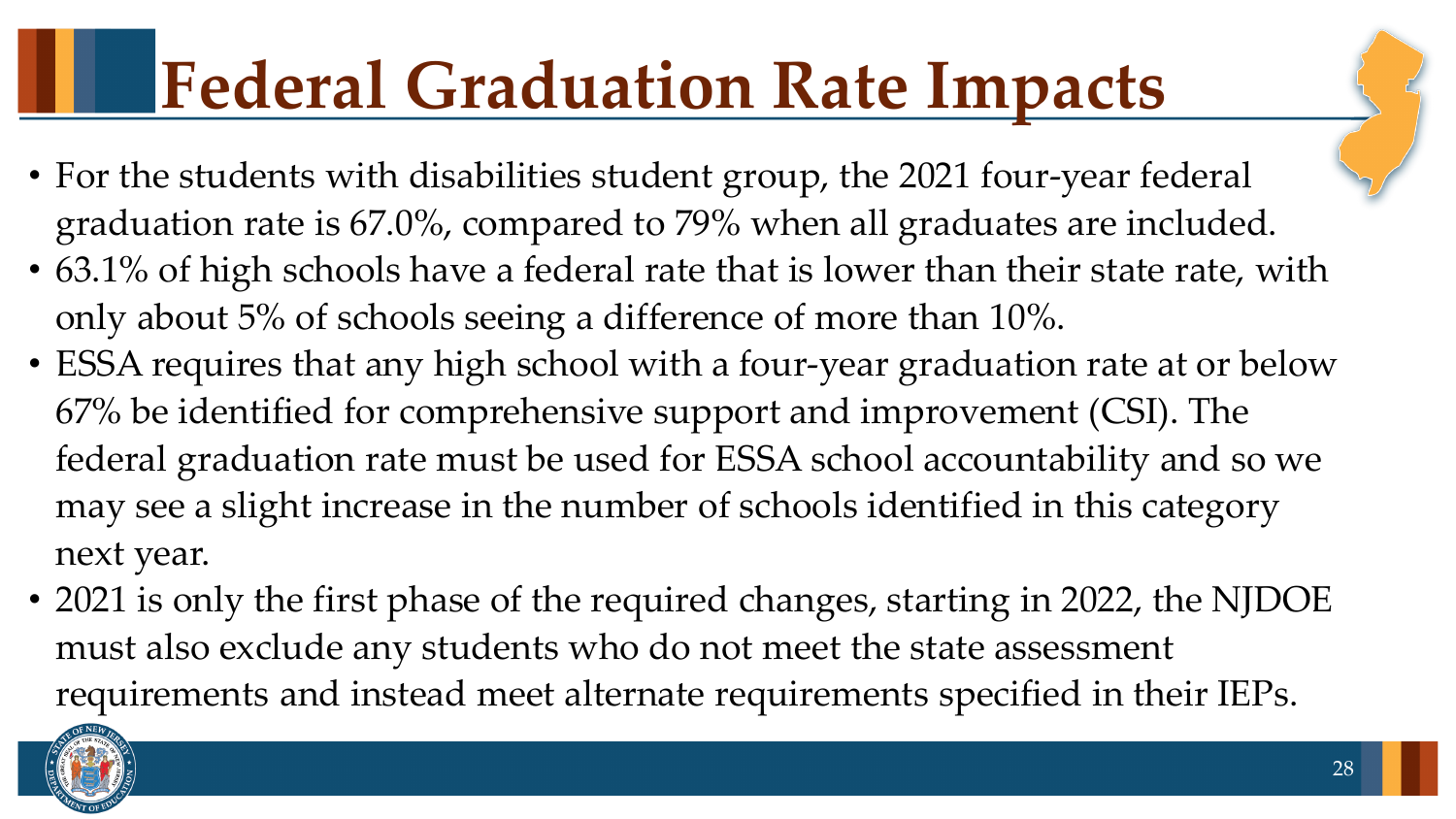# **Graduation Assessment Pathways**

- As noted, graduation assessment requirements were waived for the classes of 2020 and 2021 through state executive orders.
- Students in the class of 2021 had fewer opportunities to take substitute competency tests because of administration cancellations and limited testing center capacity, so there was a decrease in students using substitute competency tests to meet the assessment requirements and increases in the percentages of students utilizing the waiver option in 2021.

| Graduation Pathway                                   | <b>ELA 2020</b> | <b>Math 2020</b> | <b>ELA 2021</b> | <b>Math 2021</b> |
|------------------------------------------------------|-----------------|------------------|-----------------|------------------|
| <b>Statewide Assessment</b>                          | 61.4%           | $58.1\%$         | 59.8%           | 59.0%            |
| <b>Substitute Competency</b>                         | $24.3\%$        | $23.9\%$         | $17.1\%$        | $16.5\%$         |
| Portfolio Appeals                                    | $2.2\%$         | 3.1%             | $0.6\%$         | 0.5%             |
| Alternate Req. in IEP                                | $5.0\%$         | 5.7%             | $3.9\%$         | 4.1%             |
| Waiver per EO (did not meet assessment requirements) | $7.0\%$         | $9.1\%$          | $18.6\%$        | $19.9\%$         |

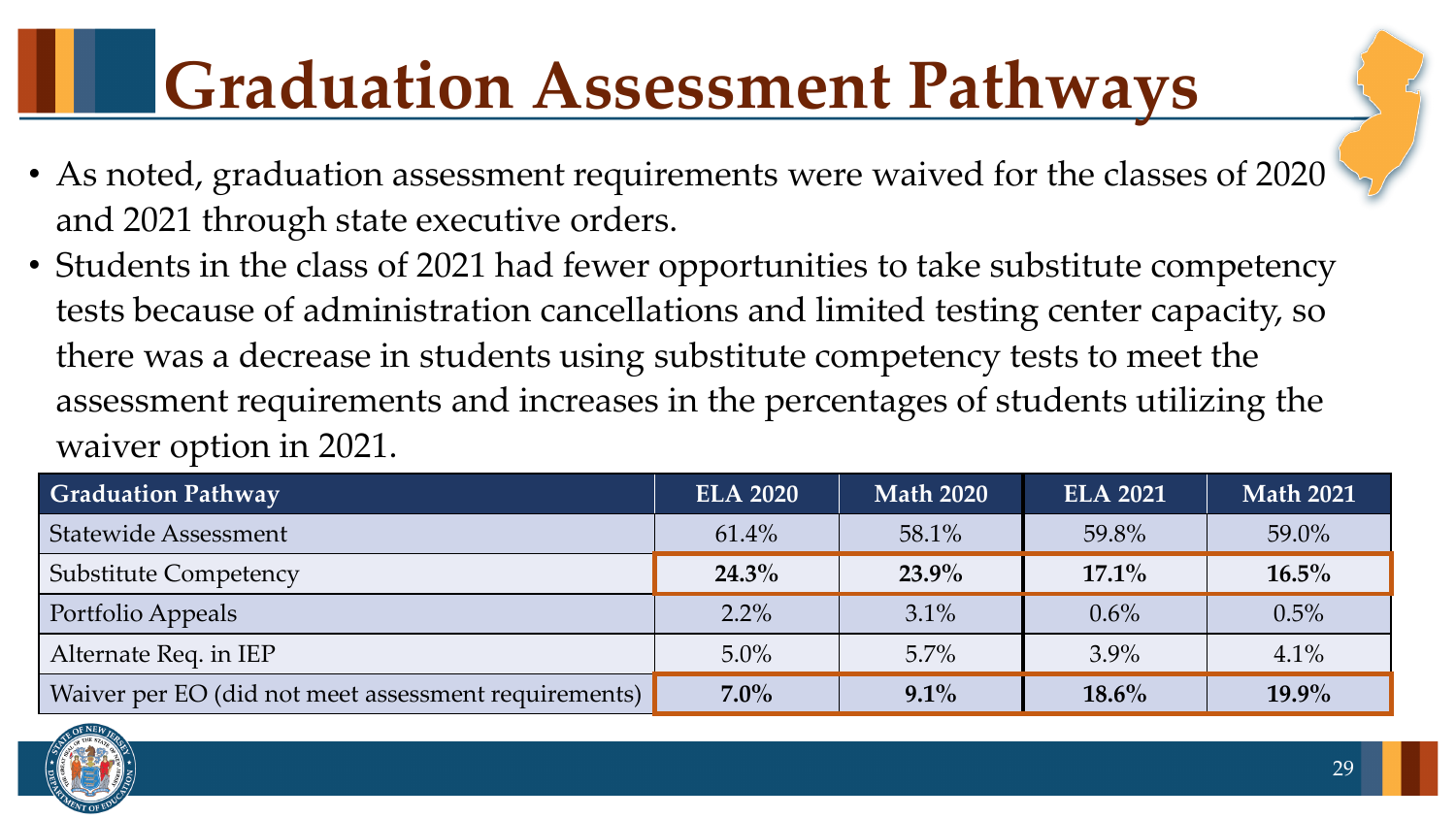## **Overview: Assessment Reporting**

- Under ESSA, states are required to report on assessment participation and performance at each achievement level for ELA, mathematics, and science.
- To meet the public reporting requirements for 2020-2021, the NJDOE will need to publicly report the Fall 2021 Start Strong results.
- These results will not be included directly in the School Performance Reports, both for contractual reasons and to avoid comparisons with the standard NJSLA results.
- Instead, these results will be posted through spreadsheets on the **NJDOE** website, and the School Performance Reports will include links to those spreadsheets.

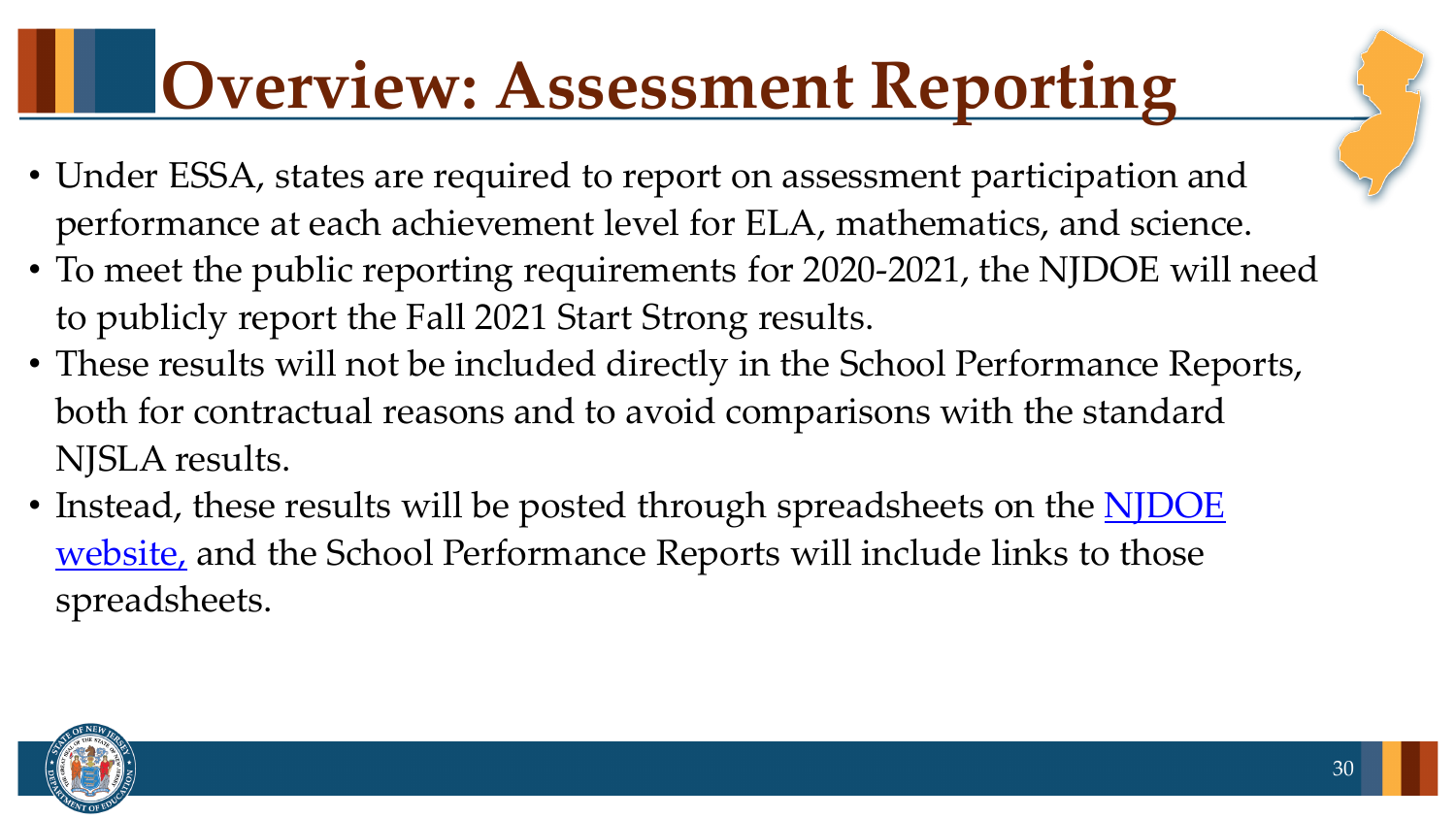# **Start Strong Reporting**

- The Start Strong results will be reported for each school, district, and the state overall for ELA, Mathematics, and Science.
- Data will be reported by grade and by student group.
- The results will include:
	- Participation on the assessment
	- Percentage of students at level 1, 2, and 3
- The goal would be to have this data posted for the release of the School Performance Reports, but if it is not ready, a link could be added at a later date.

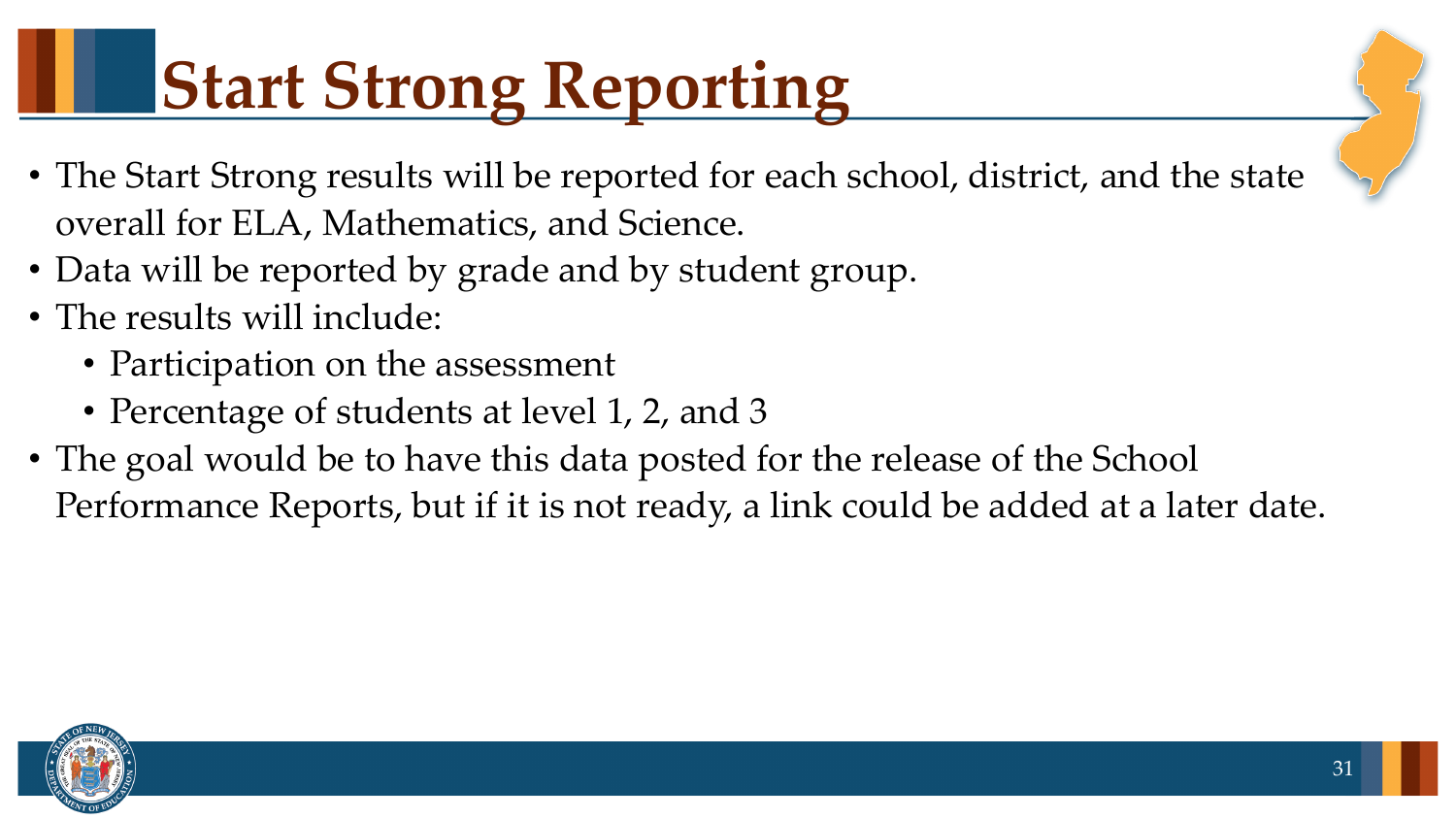# **2020-2021 Changes to Reports**

To summarize, we are adding:

- Data that was missing in 2019-2020 due to COVID-19, which includes DLM and ACCESS for ELLs data, chronic absenteeism, and device ratios;
- AP/IB and dual enrollment participation by student group;
- Work-based learning participation;
- Federal graduation rates (required modification to graduation calculations);
- Six-year graduation rates;
- Apprenticeship data;
- Additional staff data, including staff counts and information about teachers by subject area;
- Links to Start Strong results; and
- Links to opportunity to learn data, including access to devices and internet connectivity and student learning environment (I.e., in-person, remote, hybrid, or combination) (required by our March 2021 federal waiver).